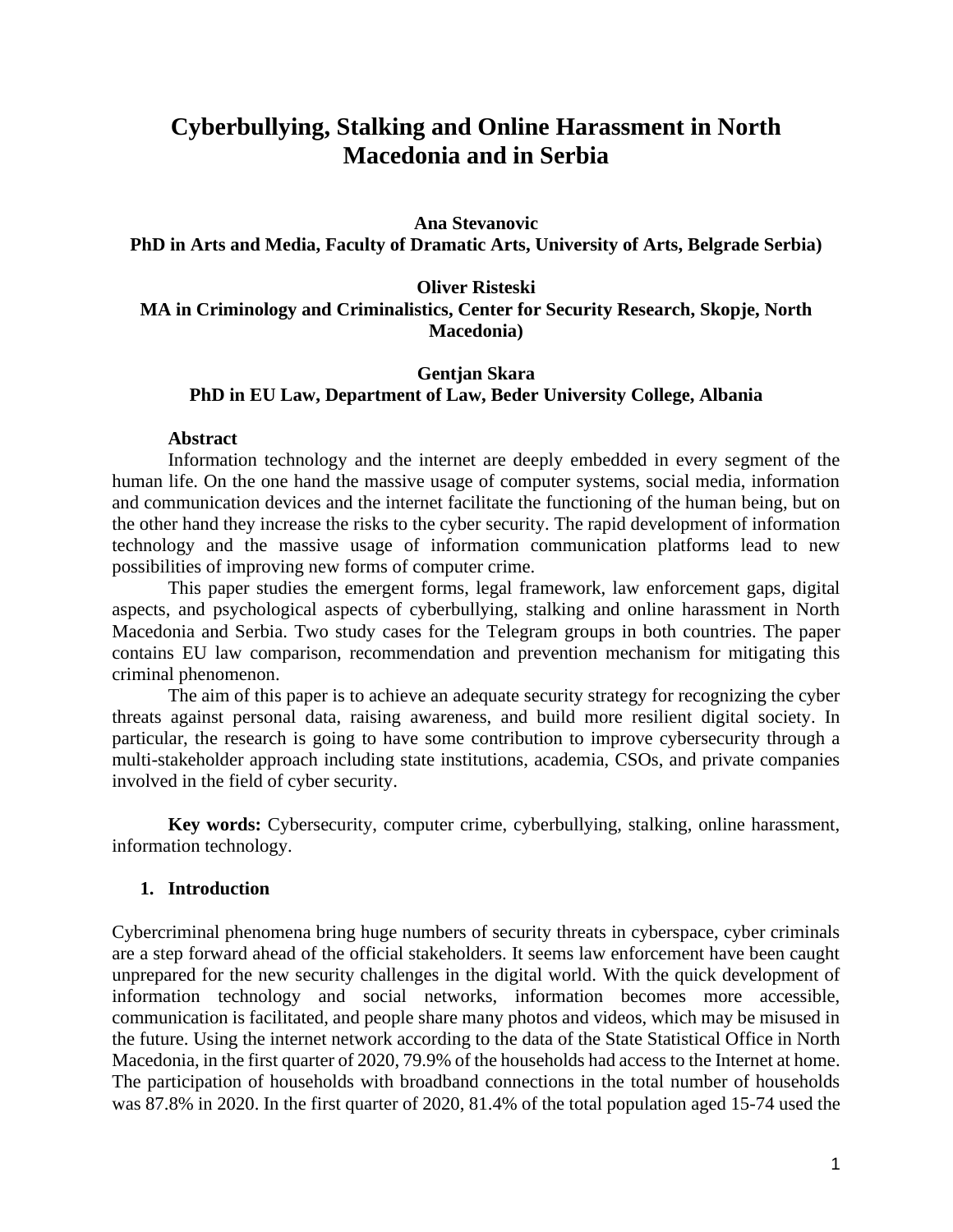Internet, and 70.9% used the Internet every day or almost every day<sup>1</sup>. North Macedonia with 84% usage of the Internet for social networks to create user profiles, messages and other contributions on Facebook, Twitter, and other social platforms is the fifth country in Europe after Malta, Iceland, Norway and Hungary<sup>2</sup>. According to the latest data available of the State Statistical Office, 100 percent of young people aged from 15 to 24 in our country use the Internet, 96% percent of them use it every day or almost every day, 90 percent are part of social networks, 94% exchange messages, and 95% send content they create themselves<sup>3</sup>. This is a much faster pace of internet use than other age groups. These high numbers of internet users speak for themselves that we have a huge number of internet users who can be potential victims of the digital threats. But, do we have an adequate education system that promotes safe use of the Internet, especially in the area of creating personal content, using social media and media literacy when the users are young people? Social media is a global network through which a lot of personal information is shared to interact with its members. This, on the one hand, facilitates human social life, where information is freely accessible, and there is greater communication exchange, but on the other hand there is a huge space in which this electronic data is exchanged - cyberspace, and where this electronic data can be misused. Social media has imposed new trends in human behavior, increased dynamics of sharing personal information (photos, videos, locations, etc.), thus increasing the risks and threats of the users of these social networks. Cyberbullying is bullying committed in cyberspace but consequences are in reality. It takes place over digital devices like cell phones, computers, and tablets. Cyberbullying can occur through social platforms, text, and apps, or online in social media, forums, or gaming where people can view, participate in, or share content. Cyberbullying includes sending, posting, or sharing negative, harmful, false, or mean content about someone else. It can include sharing personal or private information about someone else causing embarrassment or humiliation.<sup>4</sup>

Information technology and the internet are deeply embedded in every segment of the human life. On the one hand the massive usage of computer systems, social media, information and communication devices and the internet facilitate the functioning of the human being, but on the other hand they increase the risks to the cyber security. The rapid development of information technology and the massive usage of information communication platforms lead to new possibilities of improving new forms of computer crime.

The aim of this paper is to achieve an adequate security strategy for recognizing the cyber threats against personal data, raising awareness, and build more resilient digital society. In particular, the research is going to have some contribution to improve cybersecurity through a multi-stakeholder approach including state institutions, academia, CSOs, and private companies involved in the field of cyber security. This paper studies the emergent forms, legal framework, law enforcement gaps, digital aspects, and psychological aspects of cyberbullying, stalking and online harassment in North Macedonia and Serbia. Two study cases for the Telegram groups in both countries. The paper draws on desk research methodology and contains EU law comparison, recommendation and prevention mechanism for mitigating this criminal phenomenon.

<sup>&</sup>lt;sup>1</sup> See Report of the State Statistical Office, available at: [https://www.stat.gov.mk/pdf/2020/8.1.20.31\\_mk.pdf](https://www.stat.gov.mk/pdf/2020/8.1.20.31_mk.pdf)

<sup>2</sup> See more for usage of internet for social media on Association for e-commerce at[: https://ecommerce.mk](https://ecommerce.mk/%D0%B7%D0%B0-%D1%88%D1%82%D0%BE-%D0%B3%D0%BE-%D0%BA%D0%BE%D1%80%D0%B8%D1%81%D1%82%D0%B0%D1%82-%D0%BC%D0%B0%D0%BA%D0%B5%D0%B4%D0%BE%D0%BD%D1%86%D0%B8%D1%82%D0%B5-%D0%B8%D0%BD%D1%82%D0%B5%D1%80%D0%BD/)

<sup>3</sup> See more for "Javna soba" on Novatv at: [https://novatv.mk/telegram-ja-zatvori-grupata-javna-soba-na-barane-na](https://novatv.mk/telegram-ja-zatvori-grupata-javna-soba-na-barane-na-mvr/) $mvr/$ 

<sup>4</sup> See more for cyberbullying at: <https://www.stopbullying.gov/>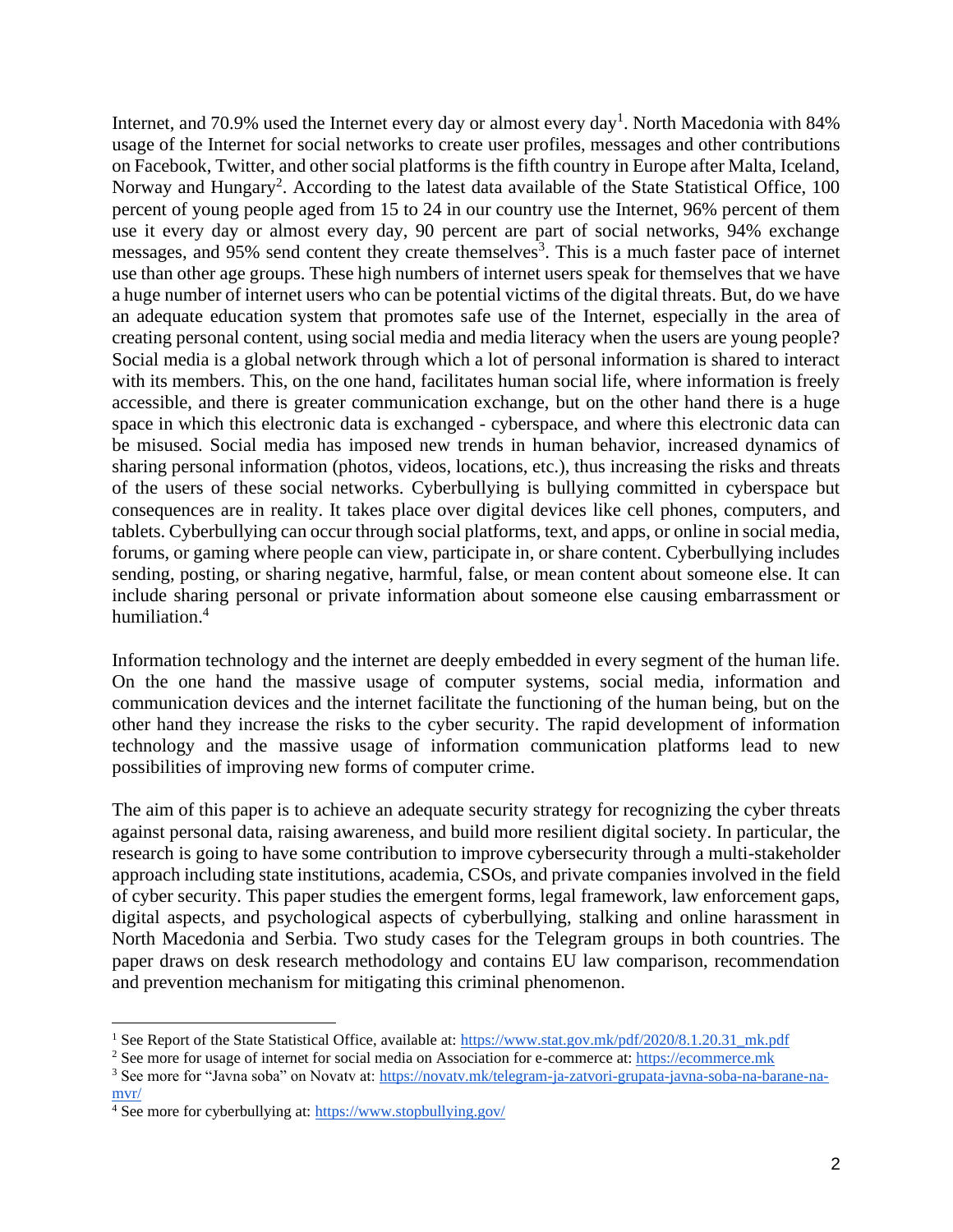The research is structured by this introduction and 5 sections. The second and third sections analyse from the legal, psychological and social perspective of the issue of cyberbullying in North Macedonia and Serbia. The fourth section discuss the cases of Telegram group in Serbia and in other Western Balkan countries, followed by an analyse of the cybersecurity challenges in the digital era. The last section provides recommendations.

## **2. CASE NORTH MACEDONIA**

### **2.1. It seems that cybersecurity was caught off guard by the cybercriminal phenomena**

Telegram is a very popular mobile and desktop messaging platform that has 550 million users according to their latest report<sup>5</sup>. Recently, in North Macedonia and the region we are increasingly witnessing the emergence of a variety of Telegram's groups, where explicit photos and videos are shared among its members. The first well known group that appeared in Macedonia was called "Public Room". In these groups sometimes explicit content is exchanged of girls and women, even underaged, their personal information, phone numbers, residential addresses, Facebook and Instagram profiles, etc. Although it is forbidden to post illegal pornographic content in accordance with the terms of use of Telegram<sup>6</sup>. This phenomenon has been increasingly trendy in the region. Common to all these groups is that the Telegram platform is most commonly used, in most of the cases, because of anonymity<sup>7</sup> on this platform. The first group "Public Room" of Telegram had over 7000 members and about 10,000 photos and videos were shared<sup>8</sup>.

The Ministry of Interior was investigating the case, trying to find out who were the persons behind the group, and called on the citizens to report abuses in future cases. The Ministry of Interior officially confirmed that "Telegram" did not want to cooperate to provide electronic evidence of their members. Telegram's first "Public Room" was unveiled in January 2020, but was closed shortly after negative public reactions. The investigation of this case in the Ministry of Interior was led by the Sector for Computer Crime and Digital Forensics in coordination with the Public Prosecutor's Office (PPO), and the investigation identified the creator and administrator of the group and confiscated electronic devices with the objective to provide electronic evidence. The group numbered over seven thousand members, but after the investigation, the number dropped dramatically. According to Interior Minister Mr. Nake Chulev, about 800 photos and videos, mostly from Facebook, Instagram, and the Internet, were shared, but there were also private photos and videos<sup>9</sup>. This whole case itself caused an avalanche of public disagreement because there was a huge number of victims of gender-based violence, whose personal data became publicly available on the social network Telegram, and there was double victimization of the victims, instead of condemning those who committed the violence, the victim's conduct was condemned,

<sup>5</sup> See more for most popular messaging apps on Statista, available at: <https://www.statista.com/statistics/258749/most-popular-global-mobile-messenger-apps/>

<sup>&</sup>lt;sup>6</sup> See Terms of use of Telegram, available at[: Terms of Service \(telegram.org\)](https://telegram.org/tos)

<sup>7</sup> More for anonymity on Telegram at: [https://www.techmesto.com/manage-remain-anonymous-mode-telegram](https://www.techmesto.com/manage-remain-anonymous-mode-telegram-group/)[group/](https://www.techmesto.com/manage-remain-anonymous-mode-telegram-group/)

<sup>8</sup> See more for "Public Room" now is called "Just for adult" [https://republika.mk/vesti/crna-hronika/javna-soba](https://republika.mk/vesti/crna-hronika/javna-soba-sega-se-vika-grupa-samo-za-vozrasni-i-vekje-ima-rechisi-7000-chlenovi/)[sega-se-vika-grupa-samo-za-vozrasni-i-vekje-ima-rechisi-7000-chlenovi/](https://republika.mk/vesti/crna-hronika/javna-soba-sega-se-vika-grupa-samo-za-vozrasni-i-vekje-ima-rechisi-7000-chlenovi/)

<sup>&</sup>lt;sup>9</sup> Statement of the Minister of MoI, see more "Chulev: The administrators of the group "Public Room" are not known yet", Slobodna Evropa, at:<https://www.slobodnaevropa.mk/a/30402017.html>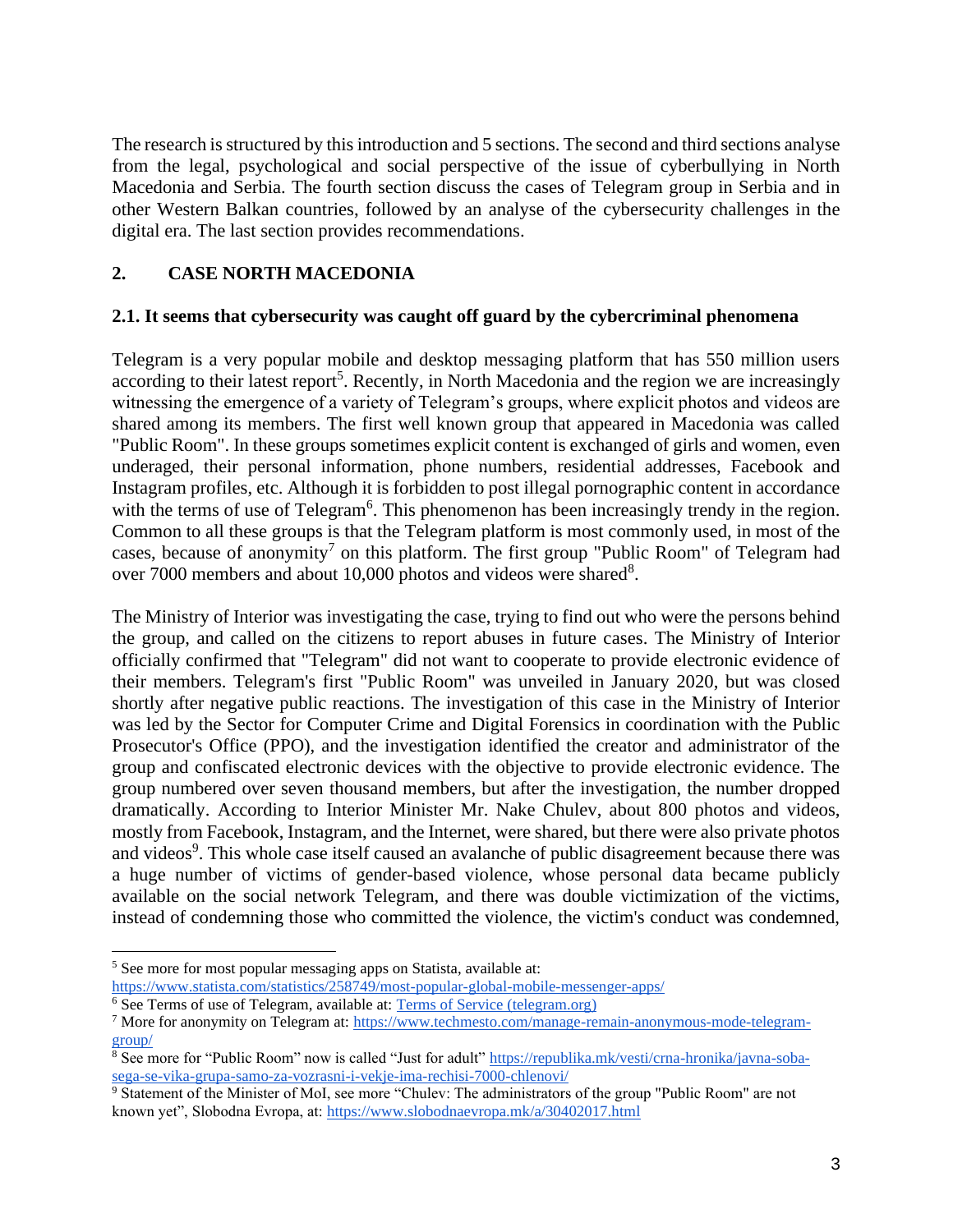even though her personal information was shared publicly without her consent. Some of the explicit materials that were shared among the members were private photos and videos that the girls once sent to their partners or ex-husbands, a case when it came to the so-called retaliatory pornography, which is the sharing in the public of other people's private materials (photos or videos) with sexual content without the consent of the person to whom the materials belong, to embarrass and disparage the public.

According to the official report of MoI, Sector for Internal Affairs - Skopje had filed six reports to the PPO's Skopje for the first case "Public Room". Registered criminal offenses related to sharing personal information through social networks for the Sector for Internal Affairs (SiA) in Skopje are 67 criminal offenses under Article 149 "Abuse of personal data" of the Criminal Code, three of which relate to sharing photos of persons on social networks whereby one criminal charge was filed for one criminal act against one perpetrator and charges were taken on the record for two criminal acts committed by an unknown perpetrator. The first registered crime committed by sharing photos of people on social networks was recorded in 2014. Twenty four registered criminal offenses under Article 193 "Showing pornographic material to a child" of the Criminal Code, of which 15 criminal charges were filed for 15 criminal offenses against 17 perpetrators and charges were taken for nine criminal offenses committed by an unknown perpetrator. The first crime, "Displaying child pornography", was recorded in 1997. Nine registered criminal offenses under Article 193a "Production and distribution of child pornography" of the Criminal Code, of which six criminal charges were filed for six criminal offenses against seven perpetrators and three criminal charges were taken on a criminal record with an unknown perpetrator. The first crime, "Production and distribution of child pornography", was recorded in 2003.<sup>10</sup>

#### **2.2. Law enforcement and the gaps in law**

According to the existing legislation on this matter, the question of criminal or civil liability was raised and a separate question was raised to whom should this liability be directed, towards those who shared photos and videos, to the creator, administrators, or to all members of the group? The case has become even more sensitive as there have been underage girls among those whose photos have been shared, and such activities are linked to child pornography. According to the investigation conducted by the Ministry of Interior and the Public Prosecutor's Office, an Indictment was filed against two persons aged 32 and 21, who are charged with a criminal offense "Production and distribution of child pornography", provided in Article 193-a paragraph 3 regarding with paragraph 1 of the Criminal Code and they were remanded in custody. The crime they are charged with was committed in the period from 19 December 2019 to 28 January 2020, and the two defendants, the first as the founder, the second as the administrator of the group "Public Room" on the social network Telegram, were obliged to take care of the content of the textual and audio-visual contents that are shared by the members of the group. However, they deliberately allowed the group to make available video content showing obvious sexual acts with a child. Following the outbreak of this scandal, the social network "Telegram" extinguished this group<sup>11</sup>, but the damage to the victims had already been done.

<sup>&</sup>lt;sup>10</sup> Official report of the Ministry of Interior for free access to public information, register of MoI no.16.1.2-1330 from 02.11.2021

<sup>&</sup>lt;sup>11</sup> Link to the first Public room, now closed  $\frac{https://t.me/javnasobamk}{https://t.me/javnasobamk})$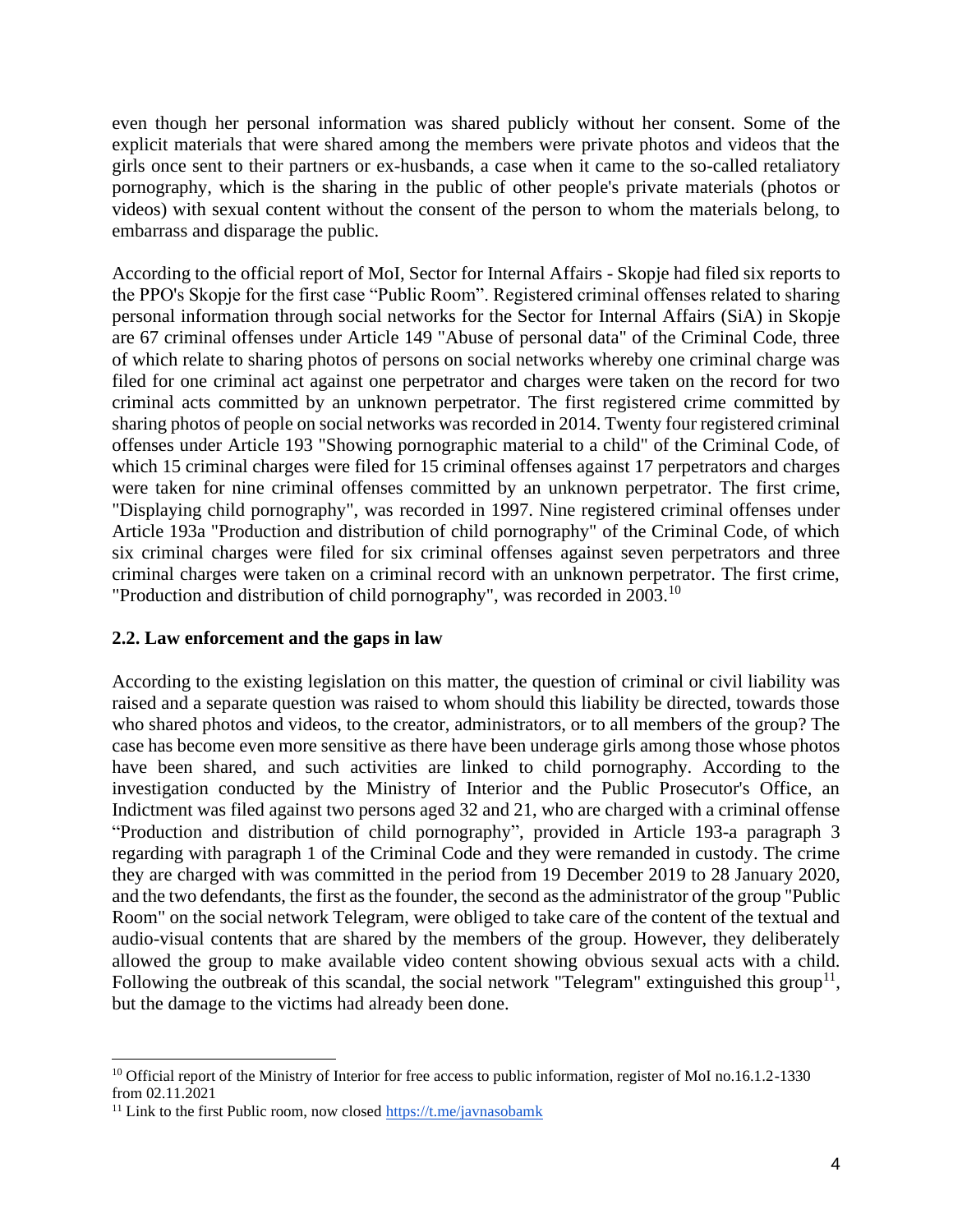The impression in the public was that the first case of a public room in Macedonia had a very slow and ineffective court resolution almost a year after its appearance in public, because measures were taken against only two perpetrators (creator and administrator of the group) for the crime "Production and distribution of child pornography" provided in Art. 193-a of the Criminal Code. Many of the perpetrators who shared explicit content were not identified, and the victims, fearing double victimization and stigmatization in society, did not even report this type of violence. All this encouraged the perpetrators to create new groups with increased dynamics in Macedonia and the region. The case Public Room 2 also appeared on the Telegram. The manner of execution was identical to the previous case, the Public Prosecutor's Office in Skopje in cooperation with the Ministry of Interior immediately contacted Telegram to obtain real data on user profiles of creators, administrators, and members of the group, but from Telegram no response has been received to such a request. This data is necessary to provide electronic evidence and to establish the identity of those who shared explicit content. The Public Prosecutor's Office then used the international legal aid mechanisms, under the positive domestic and international regulations, to request the data from the United Kingdom. So far, the authorities have not received a response to this request. It was also too difficult to determine criminal responsibility in the group Public Room 2 because there were victims from several cities, and more Public Prosecution Offices needed to intervene (Prilep PPO, Kavadarci PPO, Bitola PPO). As the conduct of the investigation is secret, from the information available to the public so far it can be determined that an order has been issued to establish a case for - "Production and distribution of child pornography - Article 193-a of the Criminal Code in the Public Prosecutor's Office Veles, namely digital expertise of a video of child pornography was found on the suspect's mobile phone.

From the current case law, we can summarize that except for the criminal offense "Production and distribution of child pornography - Article 193-a of the Criminal Code, which is prosecuted *ex officio*, for other forms, sharing personal information with explicit content without consent of the victims, no procedure has been initiated, no electronic evidence has been provided for the perpetrators who shared this content, nor have the perpetrators of this type of violence been identified at all. For all individual cases when the victim is an adult, the injured parties were directed by the Police to initiate a procedure for criminal offense "Abuse of personal data" - article 149, and "Endangering safety" - Article 144 of the Criminal Code of the Republic of Macedonia. According to the criminal act "Abuse of personal data" it covers someone who, contrary to the conditions established by law without the consent of the citizen collects, processes or uses his personal data, will have fines or imprisonment of up to one year.

Due to perception of the laziness and unwillingness of the Macedonian institutions to face this security risk, fearing double victimization, many of the victims did not report to the Police at all. Following the actualization of public room cases in Macedonia, many civil society organizations organized protests aimed at amending the Criminal Code and implementing the provisions of the Istanbul Convention - Council of Europe Convention on Preventing and Combating Violence against Women and Domestic Violence, which Macedonia has been signed and ratified by the Assembly. The Ministry of Labor and Social Policy in cooperation with the Ministry of Justice formed a working group that worked on the introduction of a new crime "Stalking". Stalking under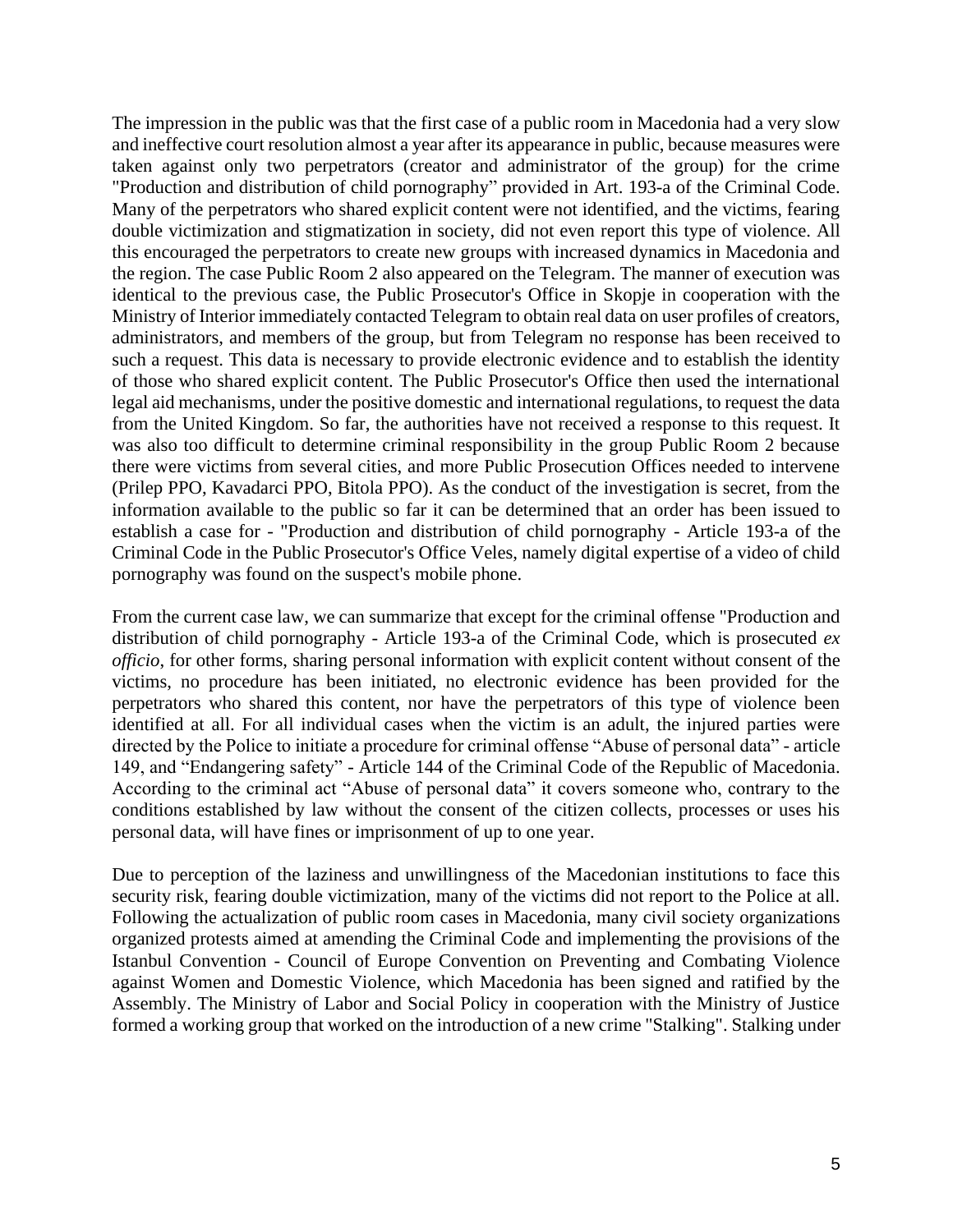the Istanbul Convention is defined as repeated / continuous engagement in threatening behavior directed at another person, causing him/her to fear for his or her safety<sup>12</sup>.

The proposed changes by the Ministry of Justice were approved by the Government on July 28th, 2021 and it remains for them to be voted by the Assembly and to implement these legal changes in the Criminal Code. The amendments provide for fines of up to three years in prison for those who follow, persecute or interfere with another person for a long time, abusing the victims' data, telecommunications, or other communication systems. Punishment will also be given to those stalkers who psychologically abuse, harass or intimidate their victims and thus cause them to feel insecure, anxious, or afraid for their safety or the safety of their loved ones<sup>13</sup>. The purpose of the envisaged changes is to ensure the protection of women from sexual and any other harassment through communication channels, social networks, including the latest cases such as "Public Room".

In order to effectively process these legal changes, it is necessary to involve all stakeholders and train the institutions in charge of this matter, the Ministry of Interior, Public Prosecutor's Office, Courts, Ministry of Labor and Social Policy, and civil society organizations.

### **2.3. Psychological aspects**

Victims of this type of violence are going through a difficult psychological period. Especially if we take into account the fact that the victims come from a small settlement where everyone knows each other. The victims are stigmatized by society and the dysfunction of the legal system contributes to them feeling helpless and without legal protection from this violence that happens to them. According to psychologist Ana Blazeva, shame is the key emotion, that usually keeps victims completely alone in their pain and agony. The experience of violence is traumatic. Each of the victims bears individually, the abuse and violence that have been emotionally killed girls and women have been exposed to torture on their bodies. Exposure to a specific look, speech, and other gestures that aim to humiliate, is felt directly as an attack on the body and the person of the victim. To have experience of such brutal objectification and vulgarity is experienced as a direct attack on oneself, one's self-image, and one's self-worth. The attack shakes security, selfconfidence, information security in others, security in both physical and cyber space. Insecurity means constant fear, fear overwhelms and deprives much of freedom. It affects not only the deprivation of freedom of expression, movement, contact but also other spheres of functioning sleep, diet, work responsibilities, etc. In that sense, cyber-violence is no less painful or less real or harmful than direct violence<sup>14</sup>.

<sup>&</sup>lt;sup>12</sup> See more for stalking under Convention on Preventing and Combating Violence against Women and Domestic Violence, Council of Europe - Istanbul Convention, available at: [https://rm.coe.int/stalking-istanbul-convention](https://translate.google.com/translate?hl=en&prev=_t&sl=mk&tl=en&u=https://rm.coe.int/stalking-istanbul-convention-web-a5/1680925867)[web-a5/1680925867](https://translate.google.com/translate?hl=en&prev=_t&sl=mk&tl=en&u=https://rm.coe.int/stalking-istanbul-convention-web-a5/1680925867)

 $\frac{13}{13}$  Statement of the Minister of Justice Bojan Maricic from 27.07.2021, available at: [https://sdk.mk/index.php/makedonija/demnene-na-internet-stanuva-krivichno-delo-izmenite-na-krivichniot-zakonik](https://sdk.mk/index.php/makedonija/demnene-na-internet-stanuva-krivichno-delo-izmenite-na-krivichniot-zakonik-pominaa-na-vlada/)[pominaa-na-vlada/](https://sdk.mk/index.php/makedonija/demnene-na-internet-stanuva-krivichno-delo-izmenite-na-krivichniot-zakonik-pominaa-na-vlada/)

<sup>&</sup>lt;sup>14</sup> See more for the psychological aspects with psychologist Ana Blazeva, available at: [https://libertas.mk/ana](https://libertas.mk/ana-blazheva-psiholog-za-slucha-ot-avna-soba-sramot-e-kluchnata-emoci-a-shto-na-chesto-gi-drzhi-zhrtvite-celosno-osameni-vo-svo-ata-bolka/)[blazheva-psiholog-za-slucha-ot-avna-soba-sramot-e-kluchnata-emoci-a-shto-na-chesto-gi-drzhi-zhrtvite-celosno](https://libertas.mk/ana-blazheva-psiholog-za-slucha-ot-avna-soba-sramot-e-kluchnata-emoci-a-shto-na-chesto-gi-drzhi-zhrtvite-celosno-osameni-vo-svo-ata-bolka/)[osameni-vo-svo-ata-bolka/](https://libertas.mk/ana-blazheva-psiholog-za-slucha-ot-avna-soba-sramot-e-kluchnata-emoci-a-shto-na-chesto-gi-drzhi-zhrtvite-celosno-osameni-vo-svo-ata-bolka/)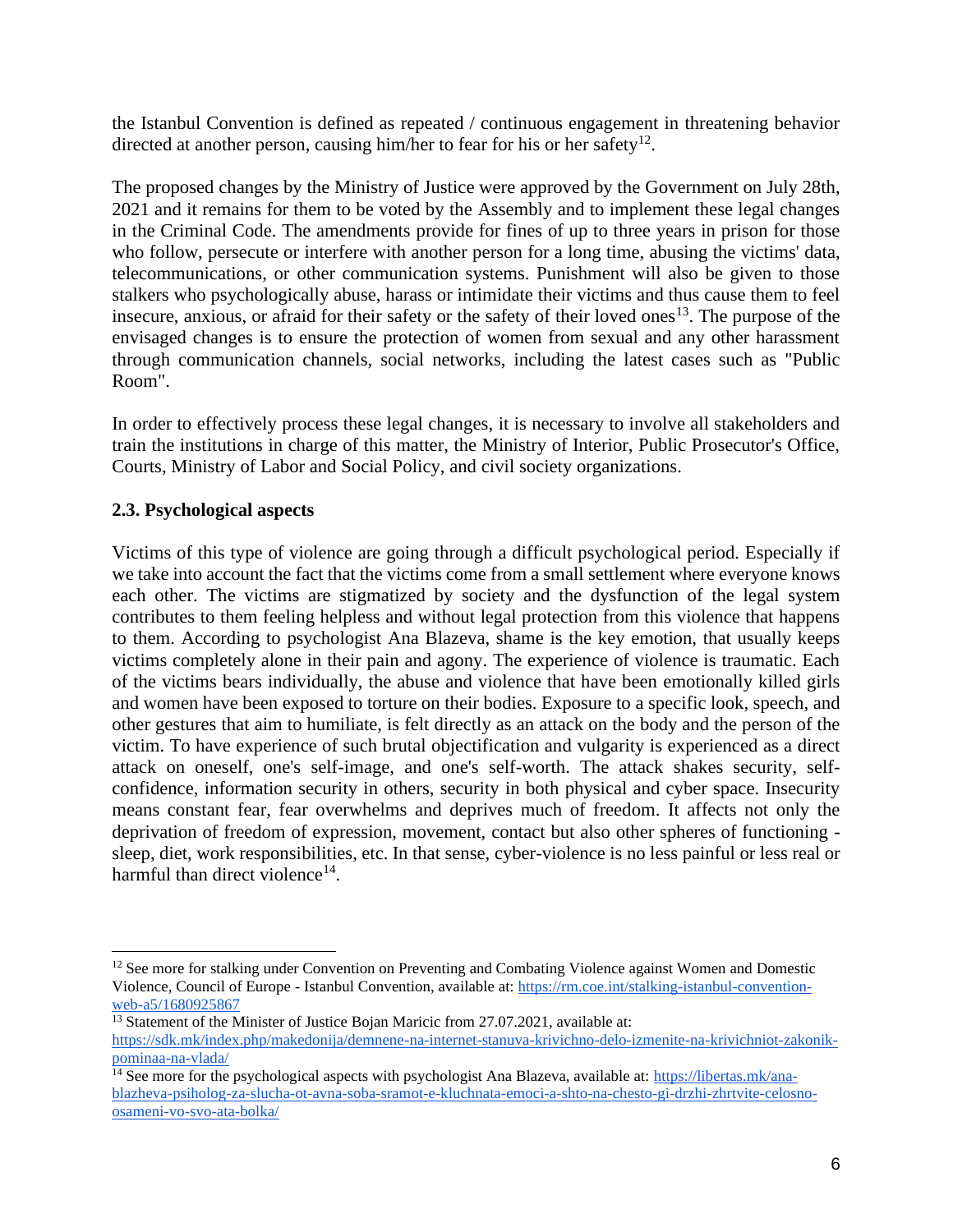Such is the case with two young girls from Gevgelija who have been living in agony and they are afraid to leave home, after their ex-boyfriend with whom they were in a long relationship, shared their personal photos through the group "GevgelijaHub" on social networks and in private messages. He was reported by them for misuse of personal data and the production and distribution of child pornography.

One of the victims said:

"When I first heard about the 'Public Room' case, I thought it was scary what was happening to the girls and women here and I wondered if anyone would help them. It seemed to be a problem that is not mine, that happens far away from me and does not touch me in any way. Before long, such a group with the title 'GevgelijaHub' appeared in my area. I was born and live in Gevgelija. I am calm by nature and I am not considered a person who harms others. I thought that was enough to protect myself from injuries. Immediately after the group 'GevgelijaHub' appeared, I received a screenshot that my photo had been shared. At that moment, the world collapsed on my head. This is the photo that was taken in my previous relationship. I had a long relationship with my ex-partner and the photo was taken while we were together. I do not know what was the motive of that man to hurt me like that, but believe me, it would have been a severe blow to any woman, especially from a smaller environment where everyone knows everyone."

This young woman from Gevgelija, although in shock, gathered the strength to report the case to the authorities. She goes on to say:

"I recovered after a few days. Shock, sadness, and panic turned into anger and a desire for justice. I have not wronged anyone. He wanted to ruin my life and I would not let him. I decided to go and report him to the police. Nobody in the police understood that this was a big injury, that I could not sleep, eat, or go out because of what he did to me. All of Gevgelija was looking at my photo, photos of other girls, and nobody cared about that."

The victim contacted an NGO and they offered her legal assistance. Considering that the police did not complete the investigation and did not take any action regarding the case, the NGO lawyer filed the criminal charges to the Public Prosecutor's Office in Gevgelija, where she submitted all the collected evidence, screenshots, saved conversations with the man, etc. The report was filed with the help of the lawyer Natasha Boskova from the nongovernmental Coalition Margini.<sup>15</sup>

<sup>15</sup> Interview with the victim for "Sakam da kazam", available at: [https://sdk.mk/index.php/neraskazhani](https://sdk.mk/index.php/neraskazhani-prikazni/sedum-mesetsi-mojot-zhivot-i-mojata-trauma-lezhat-vo-fioka-vo-obvinitelstvo-a-zlostornikot-mi-se-smee-svedochi-gevgelichanka-chij-poraneshen-dechko-spodeluva-nejzini-fotografii/?fbclid=IwAR1XReQUgA1BECVcbLiJp-Ba7CHfo-cFk5WXDpCXkTXEhUi0CwBEsQVAjfs#.YB5WGW-f1QA.facebook)[prikazni/sedum-mesetsi-mojot-zhivot-i-mojata-trauma-lezhat-vo-fioka-vo-obvinitelstvo-a-zlostornikot-mi-se-smee](https://sdk.mk/index.php/neraskazhani-prikazni/sedum-mesetsi-mojot-zhivot-i-mojata-trauma-lezhat-vo-fioka-vo-obvinitelstvo-a-zlostornikot-mi-se-smee-svedochi-gevgelichanka-chij-poraneshen-dechko-spodeluva-nejzini-fotografii/?fbclid=IwAR1XReQUgA1BECVcbLiJp-Ba7CHfo-cFk5WXDpCXkTXEhUi0CwBEsQVAjfs#.YB5WGW-f1QA.facebook)[svedochi-gevgelichanka-chij-poraneshen-dechko-spodeluva-nejzini](https://sdk.mk/index.php/neraskazhani-prikazni/sedum-mesetsi-mojot-zhivot-i-mojata-trauma-lezhat-vo-fioka-vo-obvinitelstvo-a-zlostornikot-mi-se-smee-svedochi-gevgelichanka-chij-poraneshen-dechko-spodeluva-nejzini-fotografii/?fbclid=IwAR1XReQUgA1BECVcbLiJp-Ba7CHfo-cFk5WXDpCXkTXEhUi0CwBEsQVAjfs#.YB5WGW-f1QA.facebook)[fotografii/?fbclid=IwAR1XReQUgA1BECVcbLiJp-Ba7CHfo](https://sdk.mk/index.php/neraskazhani-prikazni/sedum-mesetsi-mojot-zhivot-i-mojata-trauma-lezhat-vo-fioka-vo-obvinitelstvo-a-zlostornikot-mi-se-smee-svedochi-gevgelichanka-chij-poraneshen-dechko-spodeluva-nejzini-fotografii/?fbclid=IwAR1XReQUgA1BECVcbLiJp-Ba7CHfo-cFk5WXDpCXkTXEhUi0CwBEsQVAjfs#.YB5WGW-f1QA.facebook)[cFk5WXDpCXkTXEhUi0CwBEsQVAjfs#.YB5WGW-f1QA.facebook](https://sdk.mk/index.php/neraskazhani-prikazni/sedum-mesetsi-mojot-zhivot-i-mojata-trauma-lezhat-vo-fioka-vo-obvinitelstvo-a-zlostornikot-mi-se-smee-svedochi-gevgelichanka-chij-poraneshen-dechko-spodeluva-nejzini-fotografii/?fbclid=IwAR1XReQUgA1BECVcbLiJp-Ba7CHfo-cFk5WXDpCXkTXEhUi0CwBEsQVAjfs#.YB5WGW-f1QA.facebook)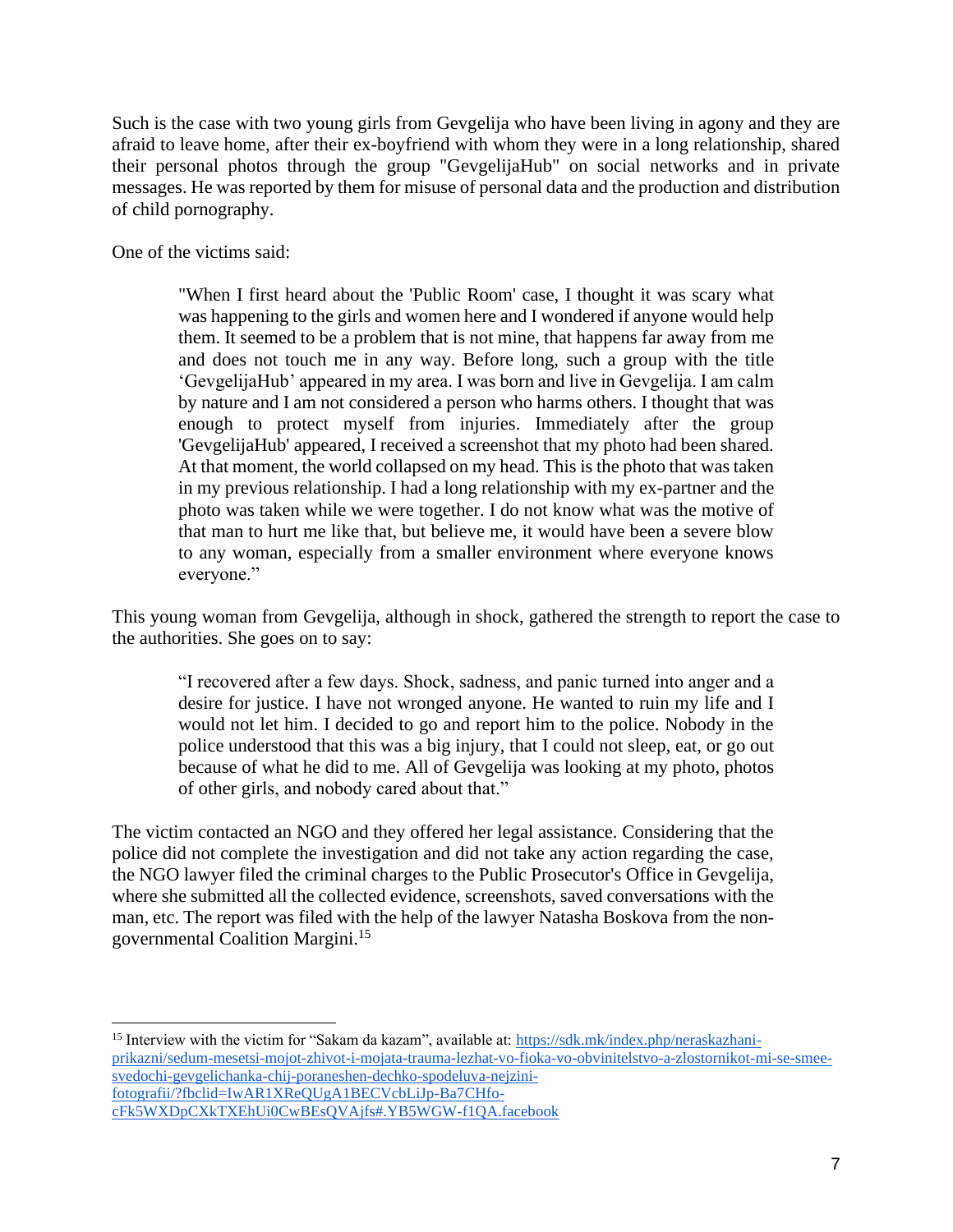The report submitted to the Prosecutor's Office by the complainants states that during the summer of 2013, when one of the victims was in an intimate relationship with the defendant and when she was only 16 years old, at the request of the defendant, a video with pornographic content was recorded on his mobile phone. The second injured applicant states that two years ago, at the request of the same defendant, she sent him a photo with intimate content from her mobile phone to his mobile phone. At the time of the photoshoot, the second victim was an adult. While they were in an intimate relationship with the reported person, they state that he threatened them that if they did not treat him well, he would publish the video clip and the photo. The report also states that the clip with pornographic content recorded in 2013 with one victim and the photo of the other victim from 2017, in the period from 05.07.2020 to 09.07.2020, was shared between 23 people through the Facebook messenger application due to which one of the girls reported the case to the police station in Gevgelija. Police in Gevgelija acted on the instructions of the Prosecutor's Office, whereupon the defendant was called to state the allegations in those cases. Also, as evidence in the application were submitted the Facebook addresses of 12 people who shared these contents among themselves, among which was not the address of the reported person.

The official state of Prosecutor's Office for criminal act "Production and distribution of child pornography" under Article 193-a of the Criminal Code, was because the event occurred more than 7 years ago, and from the evidence submitted by the complainants at the time of the crime can not be determined with certainty whether the complainant, she was a minor or not, which is an important element for the existence of this crime, according to the Prosecution.

Usually in such proceedings, with a warrant search for a computer system, the Police requires the Prosecutor, next that request is going to the court, the computer and mobile phone of the reported person should be confiscated in order to extract the data needed to determine whether there are elements of a crime. In this case, the investigation doesn't identify the original sender of the video and photos, because he is not among the 12 Facebook profiles for which the applicant submitted evidence that they shared.<sup>16</sup>

One of the victims in the Public Room on Telegram, decided publicly to talk about this scandal. She made a video in which she addressed, and explained everything she went through. She explained that she had posted a photo on her Facebook profile. That photo had been stolen and customized with indecent comments. After that it was shared in the Public Room. She started to receive many calls and messages with humiliating offers.<sup>17</sup>

### **2.4. Digital rights and Telegram privacy policy and other regulation review**

We are living in the digital world, every digital interaction among the users in cyberspace should be secure, digital law needs to protect and safeguard fundamental human rights. Digital rights are human rights and legal rights closely linked to freedom of expression and privacy, are those that allow people to access, use, create and publish digital media, as well as access and use computers,

<sup>&</sup>lt;sup>16</sup> See more in: "Sakam da kazam", Gevgelija Prosecutor's Office can not determine whether the victim is a minor on an intimate recording that is shared, and there is no search warrant for the phone and computer of the reported person, ailable at: [https://sdk.mk/index.php/neraskazhani-prikazni/gevgeliskoto-obvinitelstvo-ne-mozhe-da-utvrdi](https://sdk.mk/index.php/neraskazhani-prikazni/gevgeliskoto-obvinitelstvo-ne-mozhe-da-utvrdi-dali-zhrtvata-e-maloletna-na-intimnata-snimka-shto-se-spodeluva-a-nema-nalog-za-pretres-na-telefonot-i-kompjuterot-na-prijaveniot/)[dali-zhrtvata-e-maloletna-na-intimnata-snimka-shto-se-spodeluva-a-nema-nalog-za-pretres-na-telefonot-i](https://sdk.mk/index.php/neraskazhani-prikazni/gevgeliskoto-obvinitelstvo-ne-mozhe-da-utvrdi-dali-zhrtvata-e-maloletna-na-intimnata-snimka-shto-se-spodeluva-a-nema-nalog-za-pretres-na-telefonot-i-kompjuterot-na-prijaveniot/)[kompjuterot-na-prijaveniot/](https://sdk.mk/index.php/neraskazhani-prikazni/gevgeliskoto-obvinitelstvo-ne-mozhe-da-utvrdi-dali-zhrtvata-e-maloletna-na-intimnata-snimka-shto-se-spodeluva-a-nema-nalog-za-pretres-na-telefonot-i-kompjuterot-na-prijaveniot/)

<sup>&</sup>lt;sup>17</sup> Video message of the victim, available at:<https://www.instagram.com/tv/CKi6fl8jzJA/?hl=en>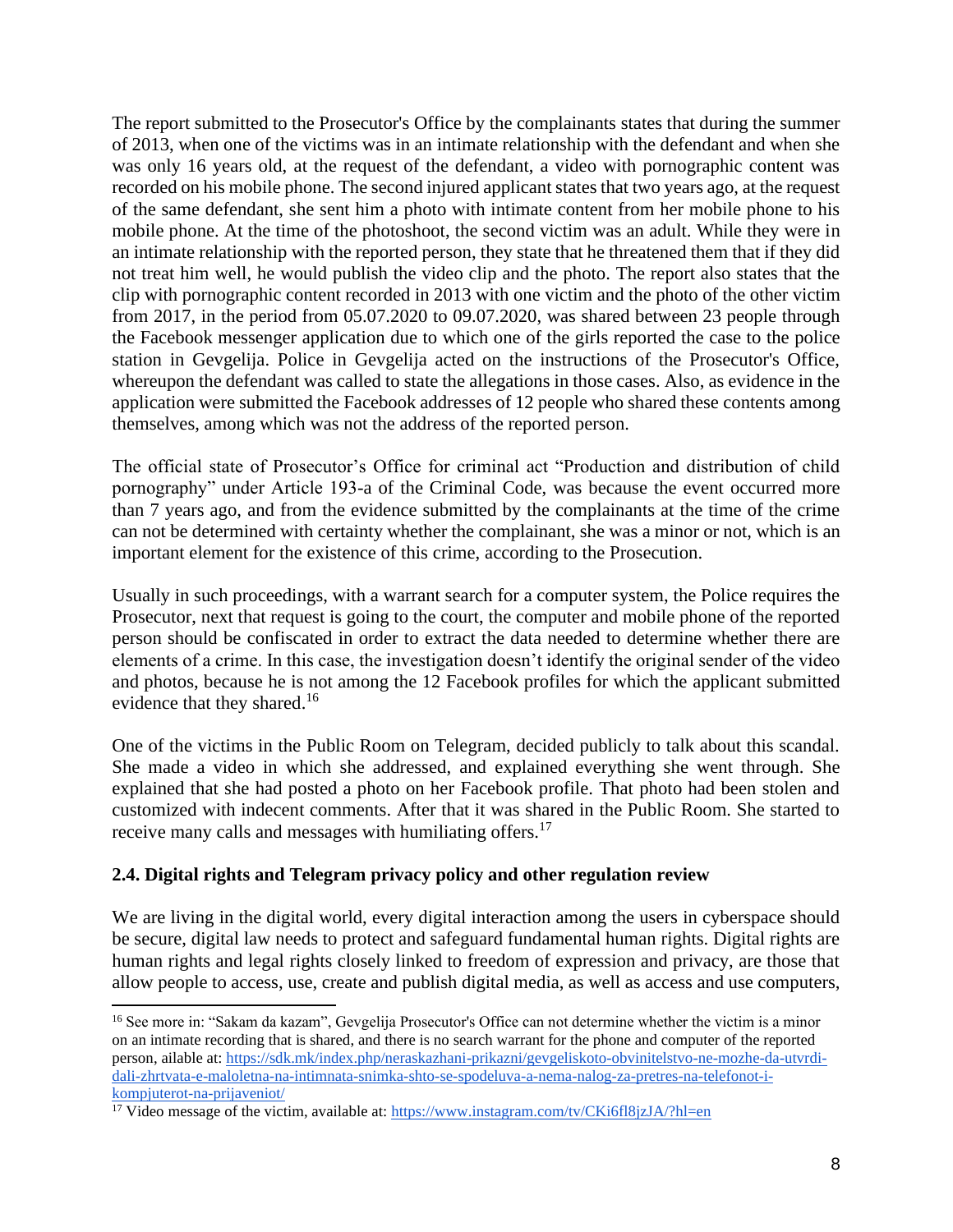other electronic devices and communications networks. Digital rights are human rights in the digital age. Digital revolution nowadays brings almost everything to happen in cyberspace. Social media made drastic changes in human online behavior, cyberspace at the same time is a huge opportunity but also a source of insecurity for their users. The purpose of digital rights is to protect the user of violence in cyberspace and to feel safe. Digital rights are merely an extension of the human rights set out in the Universal Declaration of Human Rights by the United Nations as applied to the online world. We can group following key digital rights:

### *i) Universal and equal access to the Internet*

People should be able to access the Internet regardless of their income, their geographical location or their disabilities. The UN Human Rights Council recognises in a report that the right of access is essential to freedom of opinion.

### ii) *Freedom of expression, information and communication*

These basic human rights are threatened on the Internet when governments block websites or social networks, which is a violation of the right to communication and free association, or censor content, which is contrary to freedom of expression and information.

### *iii) Privacy and data protection*

Citizens must have control over who stores their personal data and be able to delete them at any time. The right to privacy is threatened on the Internet by the theft of credentials, the appropriation of personal data and their use for financial gain, etc. (sharing private personal data, storing them in so called "Public room" channel on Telegram without consent of the victim).

#### *iv) Right to anonymity*

The right to anonymity and encryption of communications is particularly threatened in those countries that prohibit the sending of encrypted messages and communications, which is necessary for reliable and secure transactions on the Internet.

#### *v) Right to be forgotten*

This is the right to have a person's private information removed from Internet searches, databases and directories. It is currently recognised by the EU in the GDPR as a 'right to delete' and it has already been invoked in other countries such as Argentina, the US, South Korea and India.

#### *vi) Providing electronic evidences*

Internet service providers, providers of access to online content and services, or other companies or public authorities should provide you with easily accessible information about your rights and possible remedies. National authorities have an obligation to protect you from criminal activity committed on or using the Internet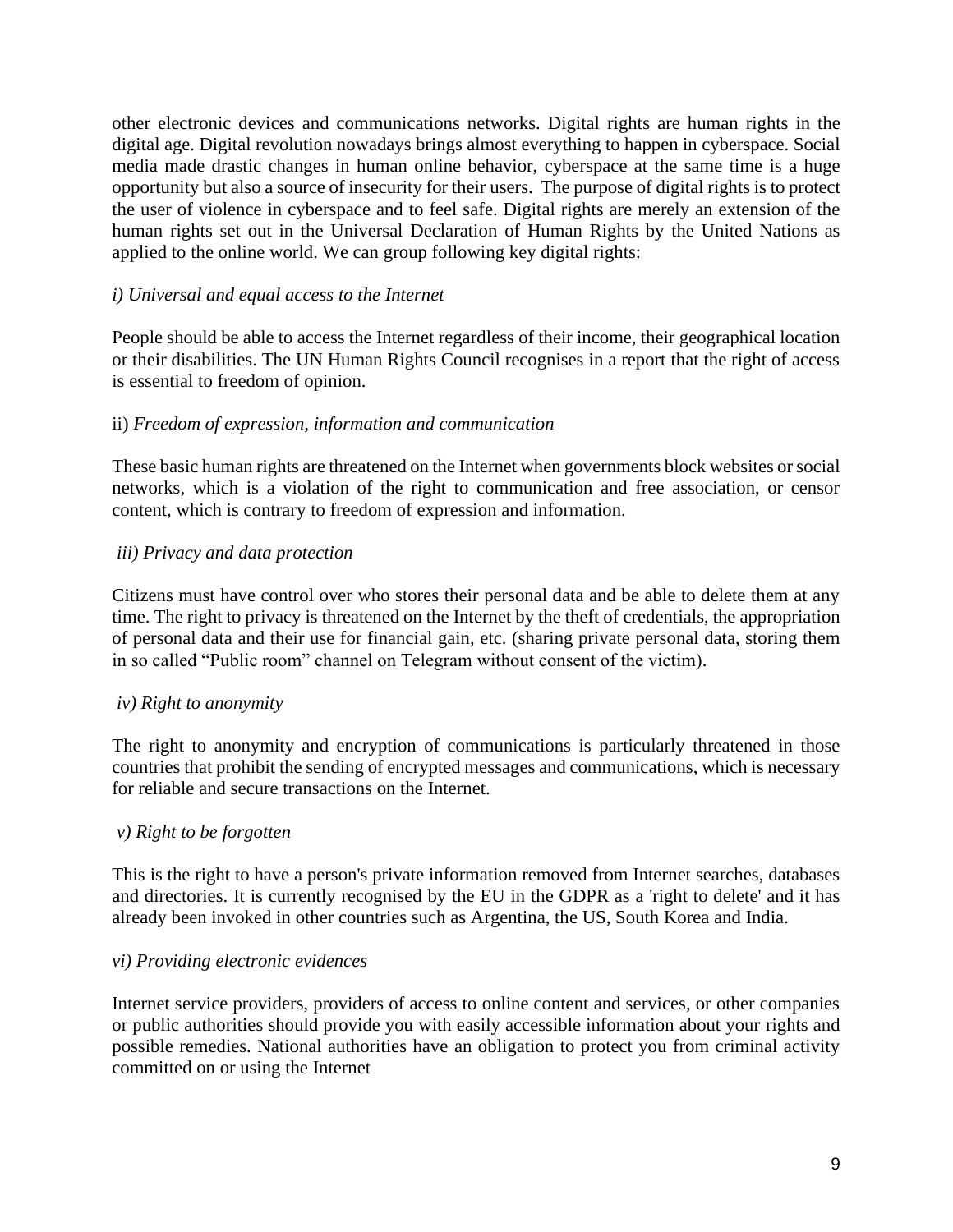#### *vii) Protection of minors*

Governments must not only ensure the protection of children on the Internet, as in the case of child pornography, but also ensure that companies provide the means to guarantee safe access without infringing the rights of children. If you are a child or a young person, you are entitled to special protection and guidance while using the Internet. (In so called "Public room" channel on Telegram some of the personal data were from minors)

#### *viii) Intellectual property*

Authors must be guaranteed recognition of their artistic or literary work and the right to be remunerated for its use, while guaranteeing free access to works that are already in the public  $domain<sup>18</sup>$ .

## **3. CASE SERBIA**

### **3.1. It seems that cyber security is still not the main topic when it comes to the Republic of Serbia**

Despite the fact that Chapter 24 has been open in the process of negotiations on joining the European Union, there are almost no changes (except for moving deadlines), at least when it comes to security in cyberspace. This chapter is called "Justice, Freedom and Security" and deals with all possible aspects of security such as organized crime, migration, asylum, drug and human trafficking, euro counterfeiting, borders, as well as police and customs cooperation. Among all these aspects, cyber security has strayed somewhere, which is treated practically exclusively from the angle of cybercrime. This fact follows the paradigm established at the beginning of the century within the European Union, that cyber security, which at that time was much more related to cybercrime, be addressed in a package with all these other, not so "cyber" issues.

The European Commission's Chapter 24 screening report was published in May 2014 and points to the fact that the fight against high-tech crime in Serbia is still in its infancy. It was stated that Serbia has formed a special VTK unit within the Ministry of Internal Affairs, as well as the Special Prosecutor's Office for High-Tech Crime. Serbia has signed the Council of Europe Convention on Cybercrime and has largely aligned its legislation with Directive 2013/40 / EU on attacks against information systems. It was also concluded that the amendments to the law, especially in the part related to sanctions, must be fully harmonized with EU regulations.

In the 2016 Progress Report on Serbia, the European Commission pointed out that Serbia does not have a strategy on high-tech crime and that it is necessary to adopt it. The Action Plan for Chapter 24 of the Government of Serbia provided measures to harmonize its laws with Directive 2013/40 / EU and European Union standards for combating high-tech crime through the analysis of the existing legal framework "in order to determine the degree of compliance with Community law

<sup>&</sup>lt;sup>18</sup> Digital rights essential in the internet age, available at: [https://www.iberdrola.com/innovation/what-are-digital](https://www.iberdrola.com/innovation/what-are-digital-rights)[rights](https://www.iberdrola.com/innovation/what-are-digital-rights)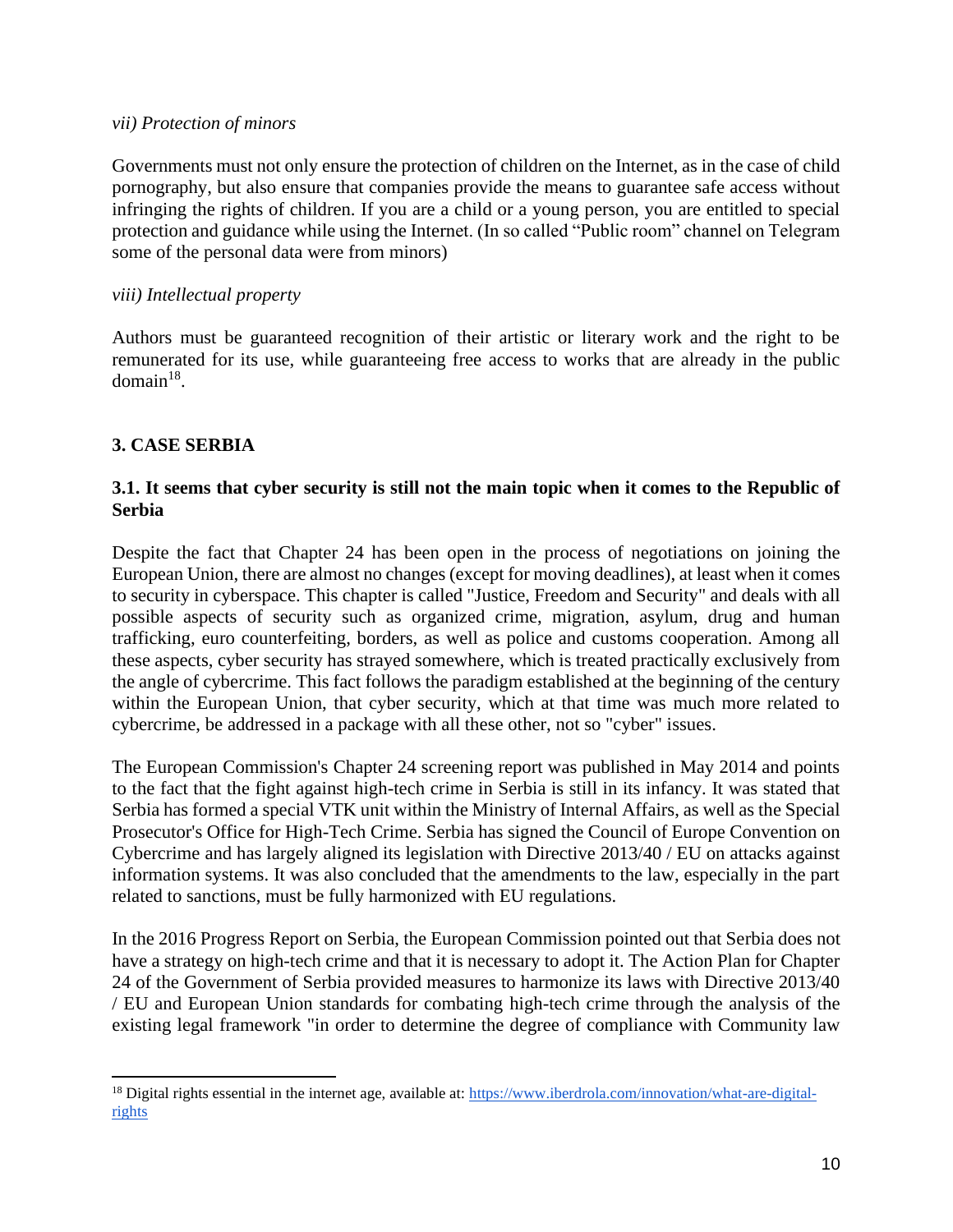and EU standards (deadline first quarter 2016)", and drafting laws and regulations based on the analysis (deadline last quarter 2016).

In the recommendations of the screening report related to the status of the police in the fight against organized crime, the Commission noted the need for provisions related to specialized training as well as increasing the capacity of the Department for Combating High-Tech Crime at the Ministry of the Interior. an increasing number of criminal activities to be investigated, as well as the introduction of special techniques that would enable the Department to comply with modern operational international standards.

Among the last in Europe, Serbia passed the Law on Information Security at the beginning of 2016, and by the end of the same year, it adopted bylaws. The implementation of this law, despite the fact that it should be completed, is still in the initial phase. The reason for this is the somewhat recklessness of the legislator who classified all authorities (11,000 of them) in the list of ICT systems of special importance and set them serious standards, which most of them do not have and will not have the capacity to meet, and there is essentially no real need for it. measures with many who found themselves on that list.

In accordance with this law, the National CERT within RATEL was formed and the registration of special CERTs was established.

### **3.2. Information security development strategy: behind closed doors**

The key moment in this area in 2017 is certainly the development and adoption of the Strategy for the Development of Information Security in Serbia (2017-2020). In August 2021. The Minister of Trade, Tourism and Telecommunications in the Government of the Republic of Serbia, Tatjana Matić, announced that the Government adopted the Strategy for the Development of the Information Society and the Information Year of Security Measures and the Information Year of Security and Social Activity on December 2, 2010 and Social Activity on December 2, 2006.

On that occasion, Matic pointed out that Serbia recognizes significant digitalization and information security, which the enviable results in this area show.

The strategy covers two important areas - information society and information security, whose further development is a prerequisite for full digitalization of society, the development of society. The adoption and implementation of the strategic document in the field of information society development and information security is important in order to continue with further improvement of digital knowledge and business skills of all communities and the basics of business and business establishment and economic development. improving digital infrastructure in educational institutions.

In addition, it is necessary to continue and intensify activities on digitalization of services and business in the public and private sector, and with all that, it is important to improve the information-independent state-private position, mutual cooperation and privacy by promoting regional and international cooperation. The Strategy for the Development of the Information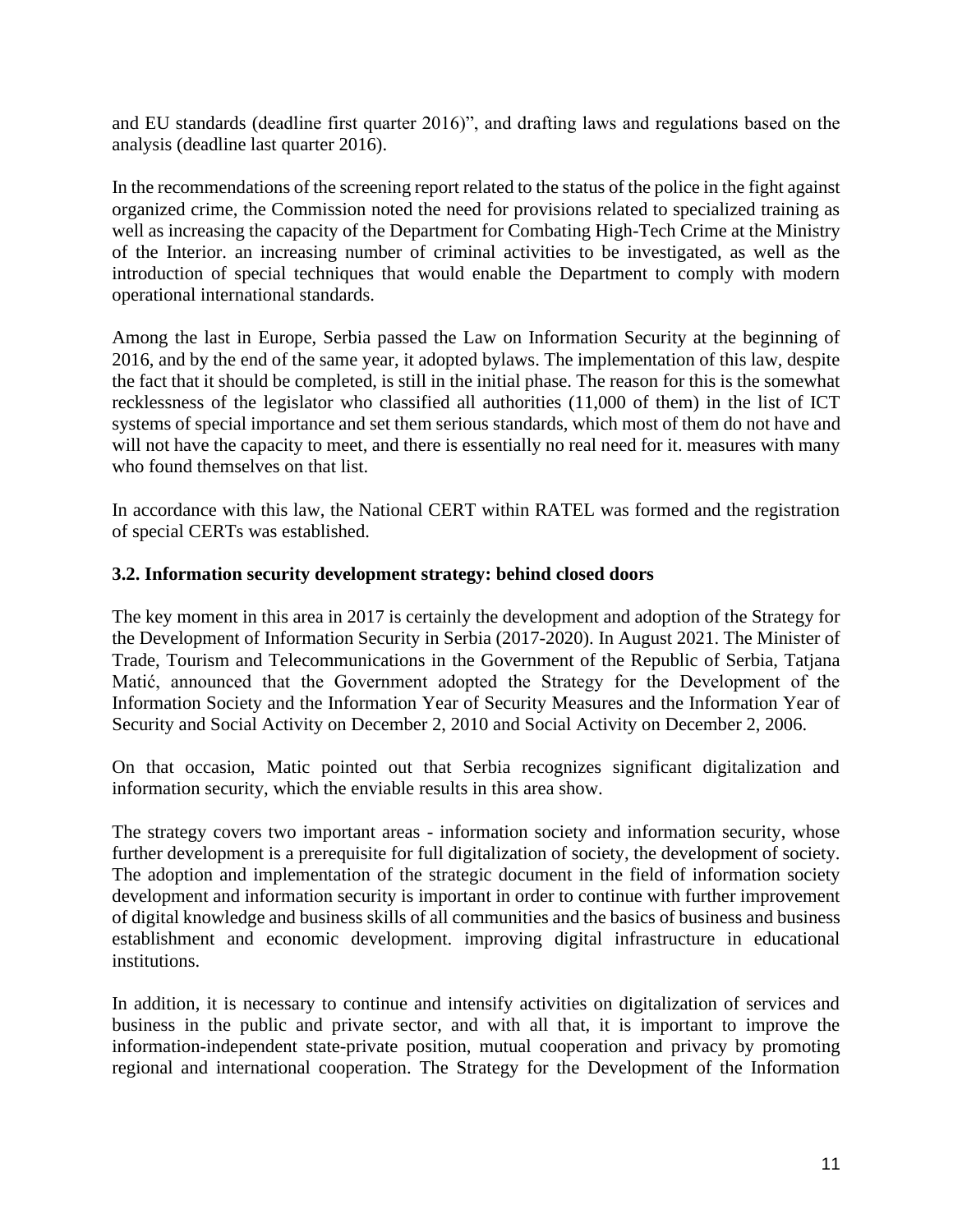Society and Information Security for the Period from 2021 to 2026, with the Action Plan detailing activities until 2023.

The strategy is in line with the EU strategy on cyber security, and sets 7 principles for the development of information security in Serbia, including timely risk recognition, preventive measures and effective response to incidents, as well as continuous development of information security protection systems in legal, organizational and technical level, with adaptability to new circumstances and challenges. It is important to point out that special parts of the strategy relate to the safety of children on the Internet and information security in the education system.

For unknown reasons, the Ministry of Trade, Tourism and Telecommunications, which has had the best history of public hearings so far, did not publish a public hearing before the adoption of this strategy, and it was left without comments from the professional public, industry and civil society. It remains to be seen whether this practice will continue during the adoption of the action plan for the strategy.

### **Challenges**

The reports on the implementation of the action plan for Chapter 24, in the period July-December 2016 and January-June 2017, within the recommendation 9, which refers to high-tech crime, clearly indicate that things have not moved much in this area compared to the screening report.

What is most visible as a challenge is the personnel policy, i.e. the blocked systematization of jobs in the Police Directorate, and the general two-year ban on employment in the public sector. Institutions are trying to reach the necessary standards for staffing of sectors relevant to cybercrime, such as the sector for Technological Crime in the Ministry of the Interior and the Special Prosecutor's Office for the Fight against Technological Crime, through reorganization and internal personnel maneuvers.

On the ground, the situation brings to the surface other challenges, again of a personnel nature. The non-competitiveness of the state when it comes to working conditions, especially financial, for the profiles needed in the sectors dealing with cybercrime, is a problem that is difficult to overcome. The risk that someone will move to the private sector after a few years spent in these institutions is more than real, and the state must find some modality to motivate experts to work for the state. A potential solution in this area is the concept of public-private partnerships, which could be a serious starting point for overcoming these challenges.

### **The future**

The Prime Minister of Serbia, Ana Brnabić, has repeatedly stated that cyber security and the fight against cybercrime are high on the Government's priority list. We will see if her words will reflect on the factual situation in Serbia, but what is certain is that Serbia as a state has just scratched the field of cyber security and that we have a long way to go to reach some of the lands in the region and Europe. The lucky circumstance in this process is that there are partners in the country and abroad who are willing to help and who with their experience and expertise can contribute to making the adoption and implementation of the latest standards easier and more efficient.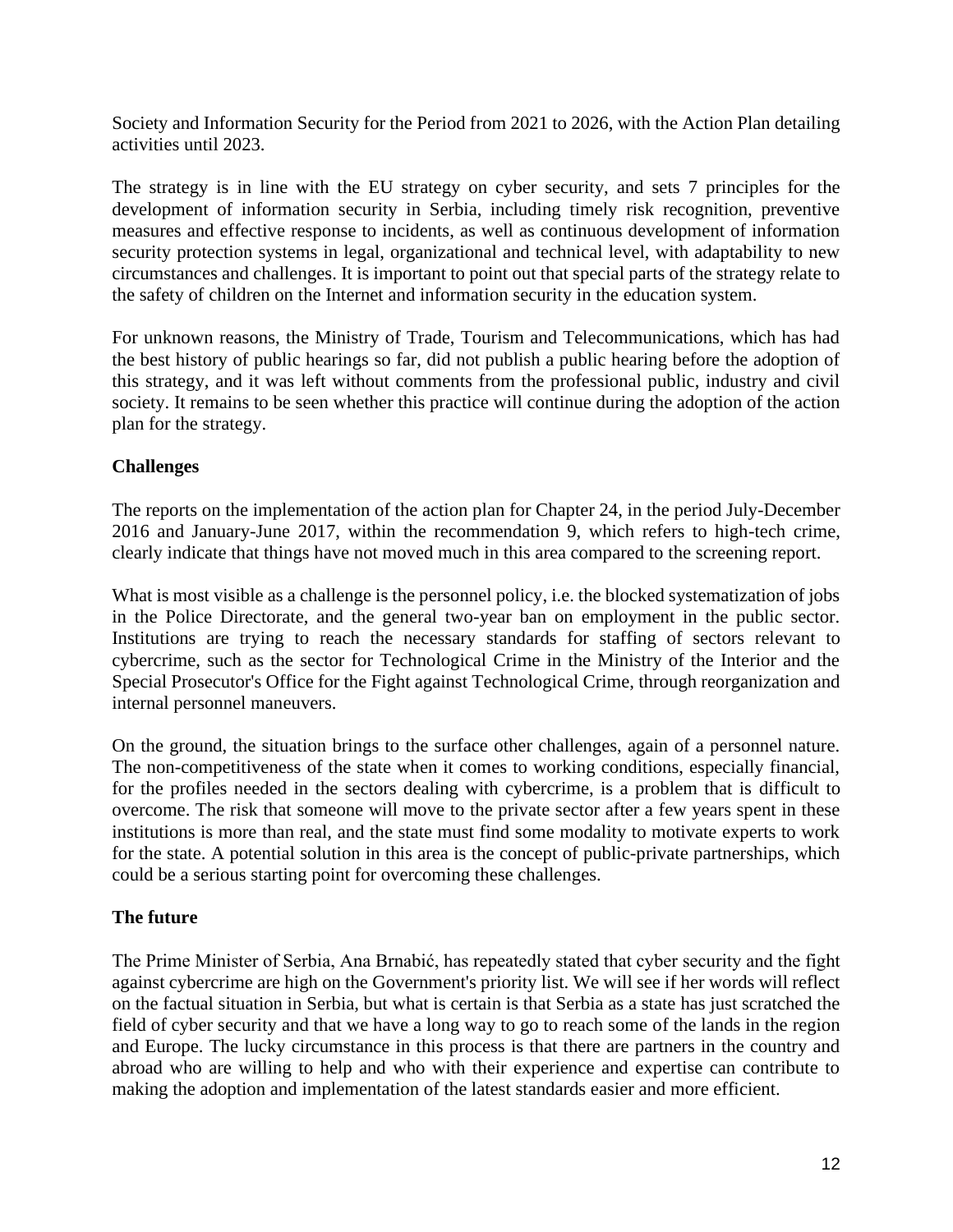The state's openness, i.e. its readiness to encourage the development of public-private partnerships and cooperation with all stakeholders, including academia, industry and civil society organizations, determines how quickly and well it will be able to achieve the desired results, and finally close Chapter 24., at least when it comes to cyber security.

### **3.4. Legal framework of fighting cyberbullying in Serbia**

Serbia does not have a specific legislation targeting cyberbullying. However, certain offenses contained in the Criminal Code are applicable even in the case of cyberbullying. The following section identifies legal provisions in each criminal code and provides a general overview of each offense that could be applied in the case of cyberbullying.

The Criminal Code in Serbia has only three articles (Arts 144, 145, 146) applicable in the case of cyberbullying. The first offense relates to the 'Unauthorized photographing'. Pursuant to Article 144 (1) of the Criminal Code, whoever makes, without authorization, a photographic, film, video or other recording that significantly violates his personal life or who delivers such recording to a third party shall be punished with a fine or imprisonment up to one year. In the case that this offense is committed by an official in discharge of duty, such person shall be punished with imprisonment up to three years. $19$ 

The second offense deals with 'Unauthorized Publication and Presentation of another's Texts, Portraits and Recordings'. According to Article 145 (1), publishing or displaying "a file, portrait, photograph, film or phonogram of a personal character without the consent of the person who composed the file or to whom the file refers, or without the consent of the person shown in the portrait, photograph or film or whose voice was recorded on a phonogram or without the consent of another person whose consent is required by law and thus significantly interfere with the personal life of that person, shall be punished by a fine or imprisonment for a term not exceeding two years." In the case that this offense is committed by an official during the performance of his / her duties, shall be punished by imprisonment for a term not exceeding three years.<sup>20</sup>

The third offense relates to the "Unauthorized collection of personal data". Article 146 of Serbia Civil Code prohibits obtaining, communicating, disclosing, using, collecting of personal data without the authorization. Whoever commits such offense shall be punished by a fine or imprisonment for a term not exceeding one year.<sup>21</sup> In the case that such offense is committed by an official person in the performance of service, he/she shall be punished by imprisonment for a term not exceeding three years in Serbia.<sup>22</sup>

### **3.5. Impact of the EU Law on candidate countries**

The Treaty of Lisbon, adopted in 2007 and entered into force in 2009, pays a particular importance to fundamental human rights. One of the founding values of the Union is the respect for human

<sup>&</sup>lt;sup>19</sup> Criminal Code in Serbia, Art 144 (2).

<sup>20</sup> Criminal Code in Serbia, Art 145 (2).

<sup>21</sup> Criminal Code in Serbia, Art 146 (1 and 2)

<sup>22</sup> Criminal Code in Serbia, Art 146 (3).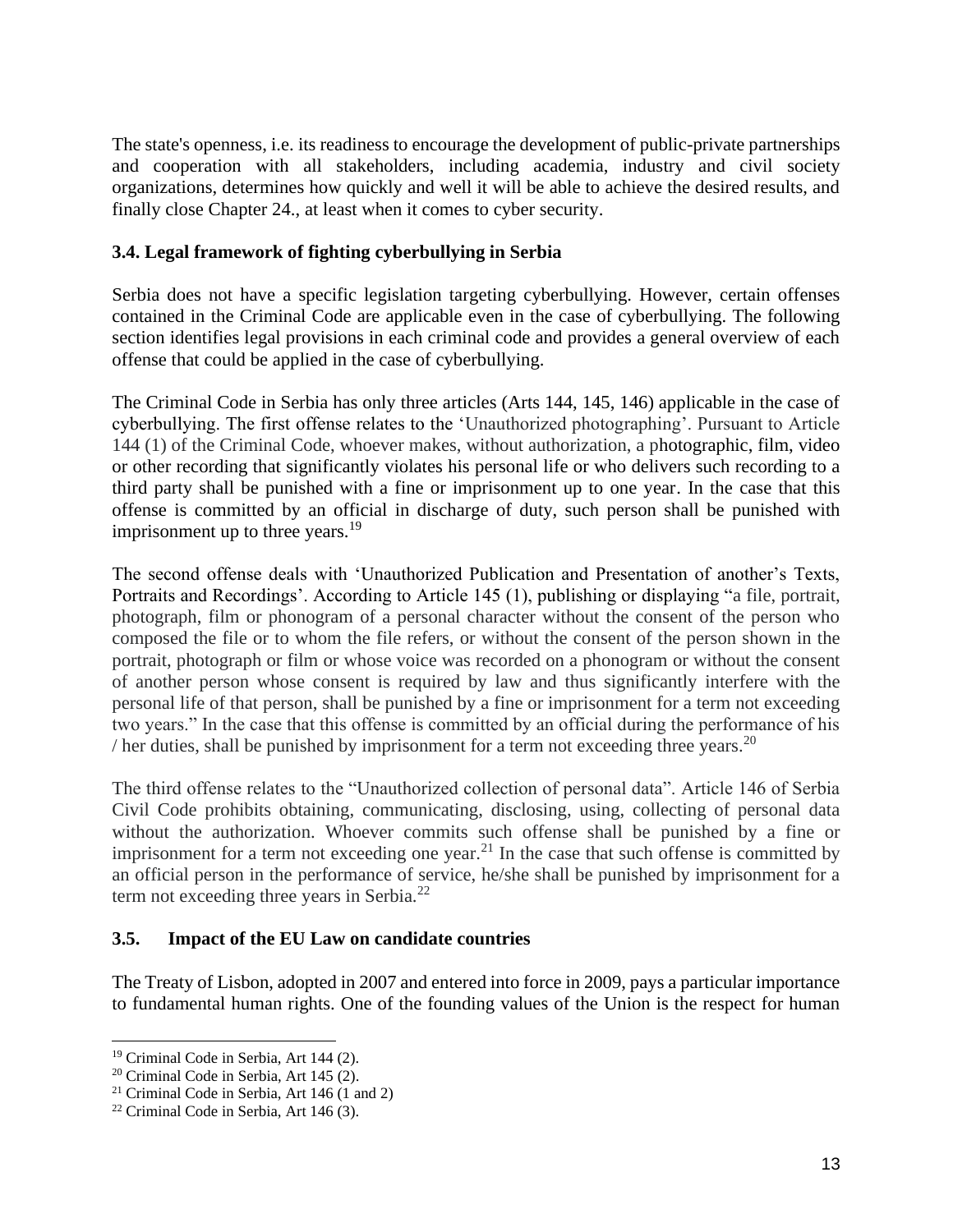rights.<sup>23</sup> Furthermore, the Treaty of Lisbon introduced a specific objective, *inter alia*, to 'combat social exclusion and discrimination, and shall promote social justice and protection, equality between women and men, solidarity between generations and protection of the rights of the child' Also, in its relations with the wider world, the EU upholds and promotes its values and contributes to the protection of human rights, in particular the rights of the child.In line with the Lisbon Treaty, the EU Charter of Fundamental Rights guarantees the protection of human's rights by EU institutions and EU Member states when implementing EU Law.

While the EU recognizes the human's rights, neither Treaty of Lisbon or EU Charter have a single provision that would completely and directly define and regulate cyberbullying issues. Furthermore, neither Treaty of Lisbon or EU Charter confer a competence on the EU as a general policy area. Under the principle of conferral, the EU acts only within the limits of the competences assigned by the Member States to attain the objectives set out therein. Competences not conferred upon the Union in the Treaties remain with the Member States.<sup>24</sup> Article 2 TFEU recognizes: i) exclusive competence- only the Union may legislate and adopt legally binding acts, whereas the Member States being able to do so themselves only if so empowered by the Union or for the implementation of Union acts;  $^{25}$  ii) shared competences - the Union and the Member States may legislate and adopt legally binding acts in that area but the Member States shall exercise their competence to the extent that the Union has not exercised its competence;<sup>26</sup> and supplementary competences – the EU supplements the actions of EU MS actions without thereby superseding their competence in these areas.<sup>27</sup> In the case of cyberbullying, the EU has only supplementary competences. In other words, the EU only supports, coordinates or supplement the initiatives adopted by Member States at domestic level.

In addition to the EU Member States to bring their domestic legislation in compliance with the EU Law, even candidate countries have an obligation to approximate their existing and future legislation in compliance with EU Law. Serbia and North Macedonia as candidate countries are in

<sup>&</sup>lt;sup>23</sup> Treaty on European Union (TEU) [2016] OJ C 202/1, Art 2.

<sup>&</sup>lt;sup>24</sup> Arts 4 (1) and 5 (2) TEU

<sup>&</sup>lt;sup>25</sup> Treaty on the Functioning of the European Union (TFEU) [2016] OJ C 202/1, Arts 2 (1) and 3 TFEU. The Union shall have exclusive competence in the following areas: (a) customs union; (b) the establishing of the competition rules necessary for the functioning of the internal market; (c) monetary policy for the Member States whose currency is the euro; (d) the conservation of marine biological resources under the common fisheries policy; (e) common commercial policy and (f) for the conclusion of an international agreement under certain conditions laid down in second paragraph of Art 2 TFEU.

<sup>&</sup>lt;sup>26</sup> Arts  $2$  (2) and 4 TFEU. Shared competence applies in the following principal areas: (a) internal market; (b) social policy, for the aspects defined in this Treaty; (c) economic, social and territorial cohesion; (d) agriculture and fisheries, excluding the conservation of marine biological resources; (e) environment; (f) consumer protection;(g) transport; (h) trans-European networks; (i) energy; (j) area of freedom, security and justice; (k) common safety concerns in public health matters, for the aspects defined in this Treaty.

 $27$  Arts 2 (5) and 6 TFEU. The EU shall have coordinative or supportive competencies in the following areas: (a) protection and improvement of human health; (b) industry; (c) culture; (d) tourism; (e) education, vocational training, youth and sport.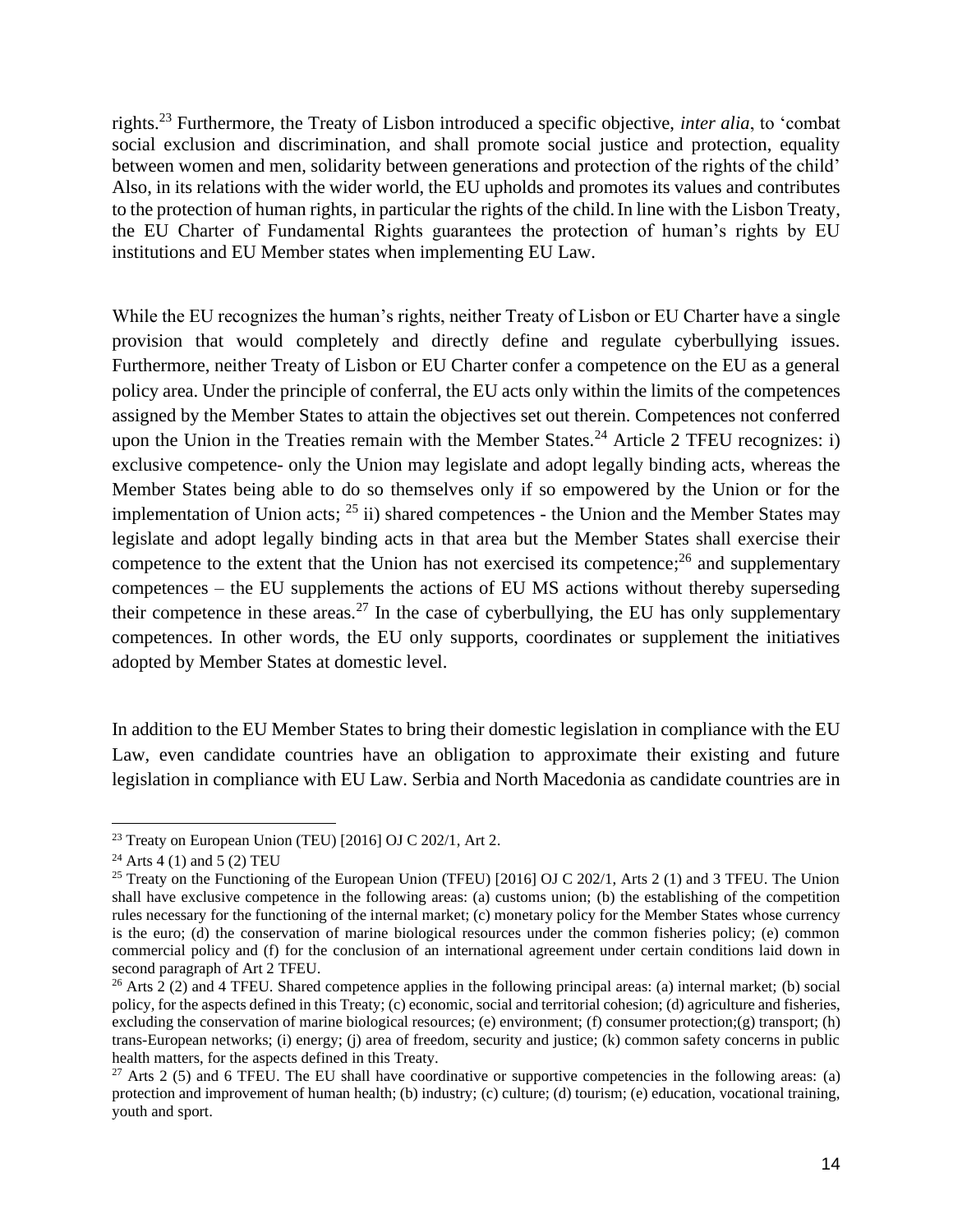different stages of integration. Serbia has opened 18 out of 35 EU chapters and closed only 2 EU Chapters<sup>28</sup> whereas North Macedonia is waiting to open EU negotiation.

Both states have signed the SAA which represent the legal base between the candidate countries and the EU and the Member States in *ex parte*. The SAA aims to bring each country closer to the standards which apply in the EU. Approximation of domestic legislation with the EU acquis is one of the conditions for the accession of candidate states to the EU, confirmed by the European Council at the Copenhagen Summit in 1993. In this summit, the European Council decided that any European country wishing to join the EU had to meet the "acceptance of the Community acquis: ability to take on the obligations of membership, including adherence to the aims of political, economic and monetary union"<sup>29</sup>

The SAA with Serbia and North Macedonia contain an identical approximation clause which lay down the obligation to approximate their domestic legislation. The approximation clause stipulates that both parties "recognise the importance of the approximation of [Serbia and North Macedonia's] existing legislation to that of the Community and of its effective implementation" and Serbia and North Macedonia shall "endeavour to ensure that its existing laws and future legislation shall be gradually made compatible with the Community acquis".<sup>30</sup> Therefore, approximation of laws has a particular importance for the candidate countries wishing to join the EU because they have to approximate domestic legislation with that of the EU.

## **3.6. How does the law in Serbia treat revenge pornography and the abuse of other people's intimate photos and recordings?**

The Special Prosecutor's Office for High-Tech Crime has formed several cases over the past two years related to the sharing of explicit content in different groups on various social networks and applications, the Prosecutor's Office said.

In 2019, the highest number of reports, 43, were for persecution, followed by 24 reports for showing, obtaining and possessing pornographic material and exploiting a minor for pornography, 13 reports for sexual harassment, two reports for blackmail - and only three reports for a single crime. which is not prosecuted ex officio - unauthorized publication of other people's pictures and recordings.

<sup>&</sup>lt;sup>28</sup> Commission, Serbia' < [https://ec.europa.eu/neighbourhood-enlargement/enlargement-policy/negotiations](https://ec.europa.eu/neighbourhood-enlargement/enlargement-policy/negotiations-status/serbia_en)[status/serbia\\_en>](https://ec.europa.eu/neighbourhood-enlargement/enlargement-policy/negotiations-status/serbia_en) accessed 24 January 2022.

<sup>&</sup>lt;sup>29</sup> European Council, 'Conclusion of the Presidency' (SN  $180/1/93$  Rev 1, 21-22 June 1993) <http://www.consilium.europa.eu/ueDocs/cms\_Data/docs/pressData/en/ec/72921.pdf> part 7A (iii), accessed 23 January 2022.

<sup>&</sup>lt;sup>30</sup> Stabilisation and Association Agreement between the European Communities and their Member States of the one part, and the Republic of Serbia, of the other part (SAA with Serbia) [2013] OJ L 278/16, Art 72; Stabilisation and Association Agreement between the European Communities and their Member States, of the one part, and the former Yugoslav Republic of Macedonia, of the other part (SAA with North Macedonia) [2004] OJ L 84/13, Art 68.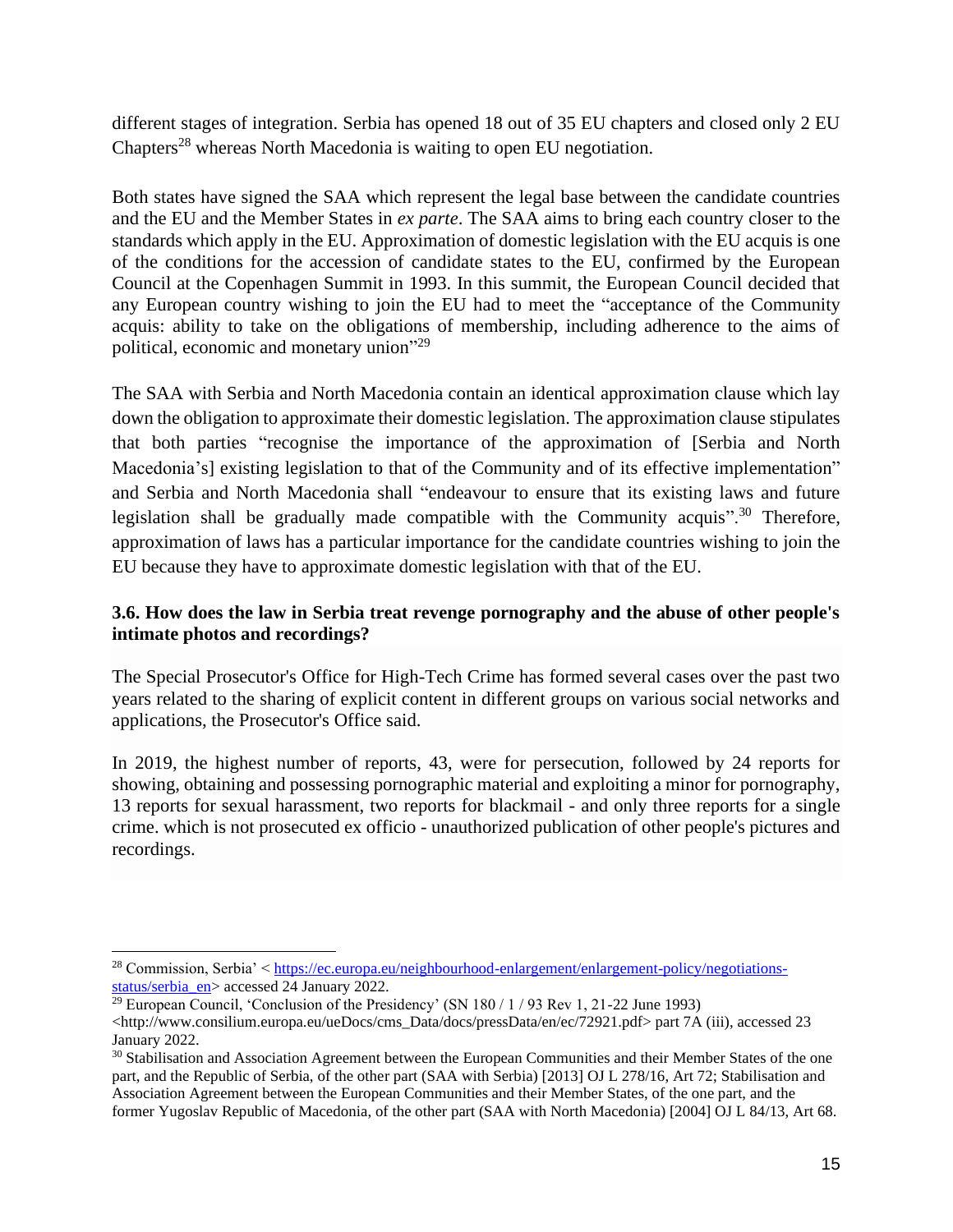During the year of the pandemic, the numbers increased, so there were 60 reports of persecution, as many as 40 reports of child pornography cases, 16 reports of sexual harassment, one report of blackmail and five reports of unauthorized publication of other people's photos and footage.

The numbers show that the number of reports for the only act of vengeful pornography prosecuted on the victim's private lawsuit, sharing other people's pictures and recordings without permission, recorded an extremely small number of reports during both years. Lawyer Diana Malbaša believes that revenge pornography should be recognized as a serious social problem and a serious violation of women's human rights.

Therefore, such behavior should be treated in such a way in criminal proceedings and such acts should be prosecuted ex officio. There is a possibility of changing this law, but after a serious analysis, Djordje Krivokapic agrees. Revenge pornography is often linked to other forms of violence, so we do not have data on how often reports end in a conviction.

What can victims of revenge pornography in Serbia do?

Anyone can file a report of revenge pornography and misuse of private images and recordings directly with the Special Prosecutor's Office for High-Tech Crime at vtk@beograd.vtk.jt.rs, or by mail to Savska 17a in Belgrade.

Along with the report, it is necessary to submit evidence that will support the allegations, they say from the Prosecutor's Office. A report of this type of violence can also be filed with the police. Women who have suffered this type of violence can always turn to women's NGOs for legal assistance in order to receive support and information on filing a report and the procedures that follow, say the Autonomous Women's Center.

Jelena\* says that she immediately blocked all profiles from which she received inappropriate messages and threats, and that she did not keep recordings of the message, because she partially felt ashamed. She also says that she did not report the case to the police, expecting that he would not take her seriously because she sent pictures to the guy herself.

It is important for women to try to preserve evidence, to make a screenshot or recording of such announcements and to keep them in a safe place. It is difficult to think about the evidence at first, because when you come to such content, the first urge is to delete it, if you can.

"But we always advise women to collect evidence, even if they do not want to report the case at that moment, because they may need that evidence," says the lawyer.

Serbia lacks a system that would enable easy, simple and anonymous registration, estimates Djordje Krivokapic.

"Every time someone posts someone's intimate video without permission, there must be a strong social response to the person who posted it, without questioning what part of that video is," he adds.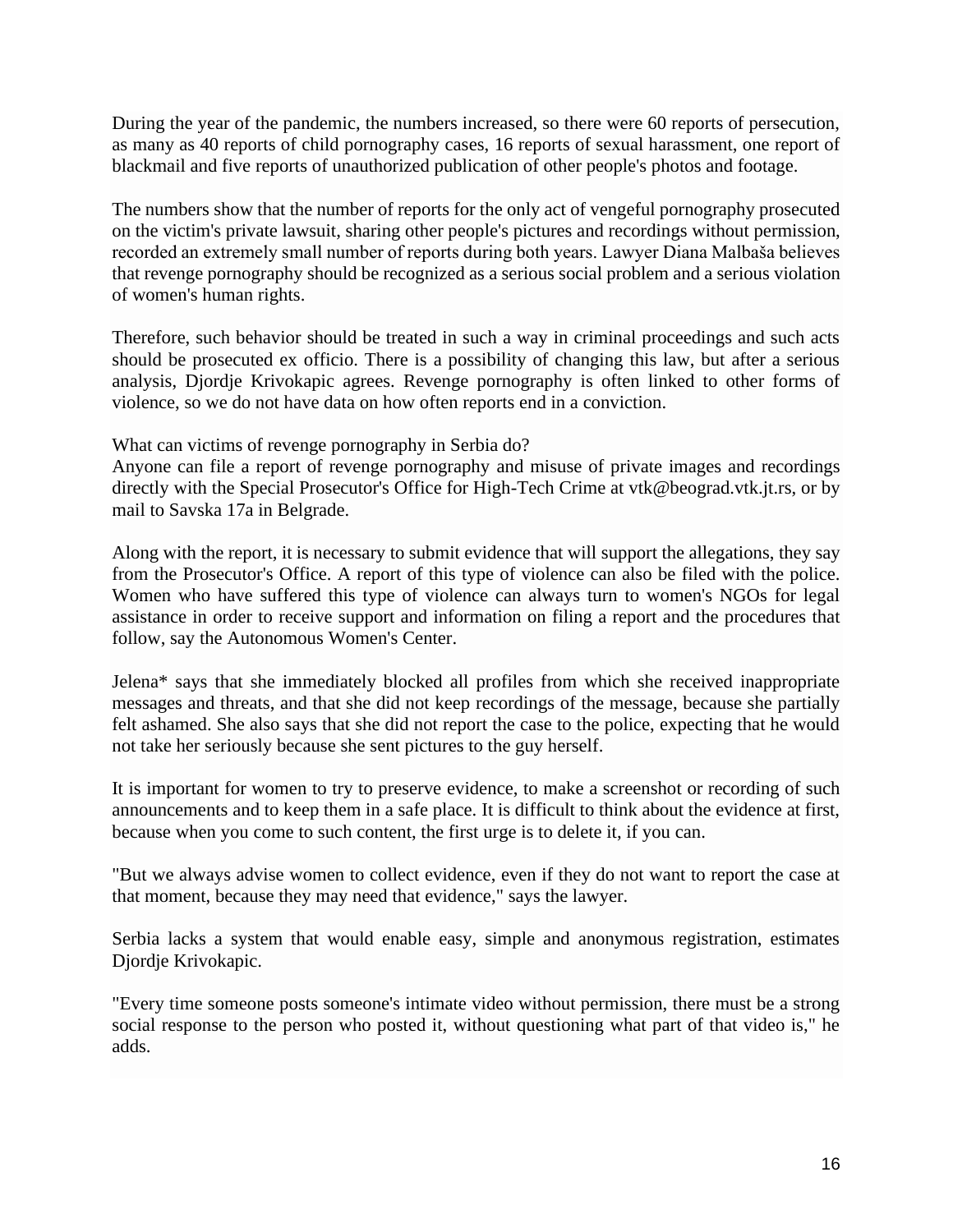### **3.7. Digital Violence and the Telegram: Revengeful Pornography and Intimate Video Abuse - and How to Protect Yourself**

Jelena\* from Belgrade was 30 years old when someone manipulated her - she introduced herself as an ex-boyfriend on Instagram, and then shared her intimate videos with thousands of people on the Internet.

"I felt terrible, as if I had been raped," Jelena\* told the BBC. Fear, guilt, shame, blackmail, depression and suicidal thoughts - victims of revenge pornography in Serbia have been going through all this for years. The problem came to the public's attention when several Telegram groups - in which tens of thousands of men from the Balkans exchange pornographic content became the subject of a police investigation ordered by the Special Prosecutor's Office for High-Tech Crime. The Criminal Code in Serbia does not recognize revenge pornography as a criminal offense, but it does cover other offenses that fall under this type of violation of rights.

Only cases of child pornography, persecution, blackmail or sexual harassment are prosecuted ex officio, while for publishing and sharing other people's recordings without permission - which is often the case with revenge pornography - the victim must file a private lawsuit.

"That needs to change because violence against women and girls is happening more and more in the digital and online space, it has reached new proportions and can cause serious violations of rights," Diana Malbasa, a lawyer with the Autonomous Women's Center (AWC), told the BBC.

This organization provides legal, psychological and other types of assistance to women victims of violence. People have the freedom to live their own sex life as they want and to exchange what they want, but even when you trust someone 100 percent, warns lawyer Djordje Krivokapic, there is no guarantee that the picture you sent for several years will not be published. He adds that this can happen without violating trust, but when someone hacks your device or the company that collects and stores your data.

"You should always take that risk into account. "Everyone must be aware that the Internet remembers everything," Krivokapic, co-founder of the SHARE Foundation, which deals with the protection of digital rights and an assistant professor at the Faculty of Organizational Sciences in Belgrade.

The Special Prosecutor's Office for High-Tech Crime appeals to users of social networks to pay special attention to the protection of personal data. And that, they state, "they avoid publishing, exchanging or otherwise making their data available to others, as well as audio, photo and video material that may be misused."

During 2020, a larger number of reports was recorded than in 2019 for criminal acts related to the misuse of intimate images and recordings, according to the records of the Prosecutor's Office. Revenge pornography became a "new normality" during the pandemic, and data from SOS lines in the UK indicate an increase in such cases during quarantine.

What is revenge pornography?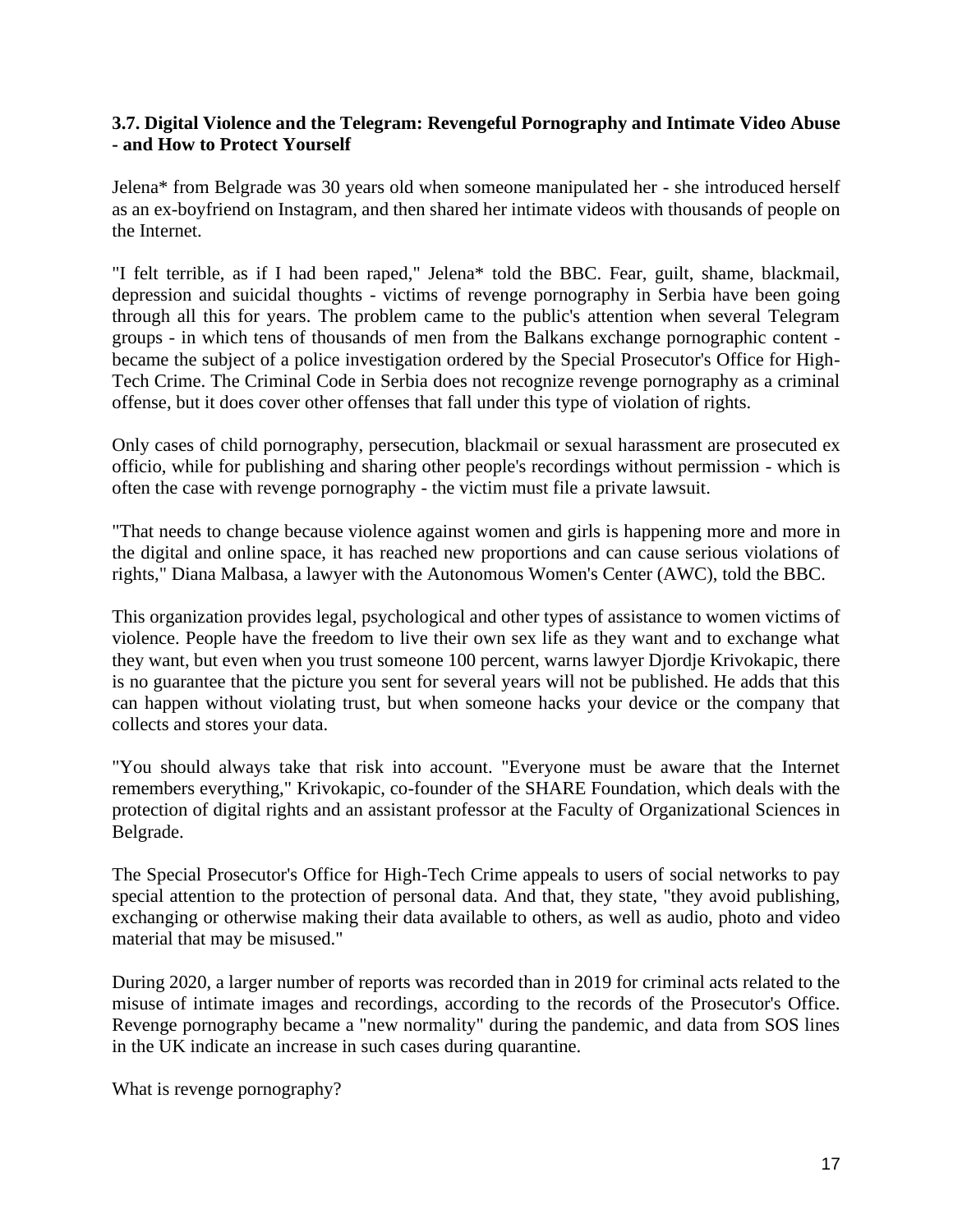In addition to harassment on social networks, digital harassment and hacking, revenge pornography is an increasingly present form of digital violence that affects women to a much greater extent, explains Mirjana Mitić, a social worker..

"Revenge pornography is any unauthorized recording, but also unauthorized sharing, as well as threats of sharing explicit content with a sexual character for which consent has been given for recording but not for its distribution," says Mitic.

It most often occurs after the termination of the partnership, but also in other situations - the distributor of that content can be a person whom the victim does not even know, she adds. Every tenth high school student has experienced someone posting photos or videos of her, which they sent privately and without consent to share further.

The girls were more exposed to blackmail - that their private information or recordings would be published if they did not agree to do something of a sexual nature in return. Compared to boys, girls are more likely to receive sexualized comments in the online world.

The term "revenge pornography" - which most often describes this type of violence - can be relativizing because it indicates that the perpetrator is taking revenge on the victim for something she did earlier.

### **4. The case of Telegram groups in Serbia and the Balkans - what happened?**

At the beginning of March 2021, it was announced that there are almost a dozen groups on the Telegram application in which tens of thousands, mostly men from the Balkans, exchange various pornographic content.

The largest group among them - the EX YU Balkan Room, had about 36,000 members, and in the meantime, access to the history of correspondence and previously published content is limited. The content of other groups, some of which are dedicated to certain cities - so there is a group for Belgrade, Nis, Sumadija and other parts of Serbia. They mostly share pornographic videos and photos of women and girls. Private recordings of sexual relations or those downloaded from porn sites are also shared, as well as photos and videos from private messages on Instagram.

Stasa Ivkovic, one of the girls who introduced the public to these groups and initiated an investigation, claims that there was revenge pornography in the group, as well as footage of minors. "I found out about the group when a guy I don't know personally warned me that my Instagram profile was there," she told the BBC.

After joining this Telegram group, she saw members with posted Instagram profiles of girls asking if they provide sexual services for money, where they are from, what their address is, if anyone has nude photos or recordings, what she is like in bed or how many it's her price. When she started posting details from this group on Twitter, she became a target herself, so her photos, along with threats and insults, are still shared in groups on Telegram.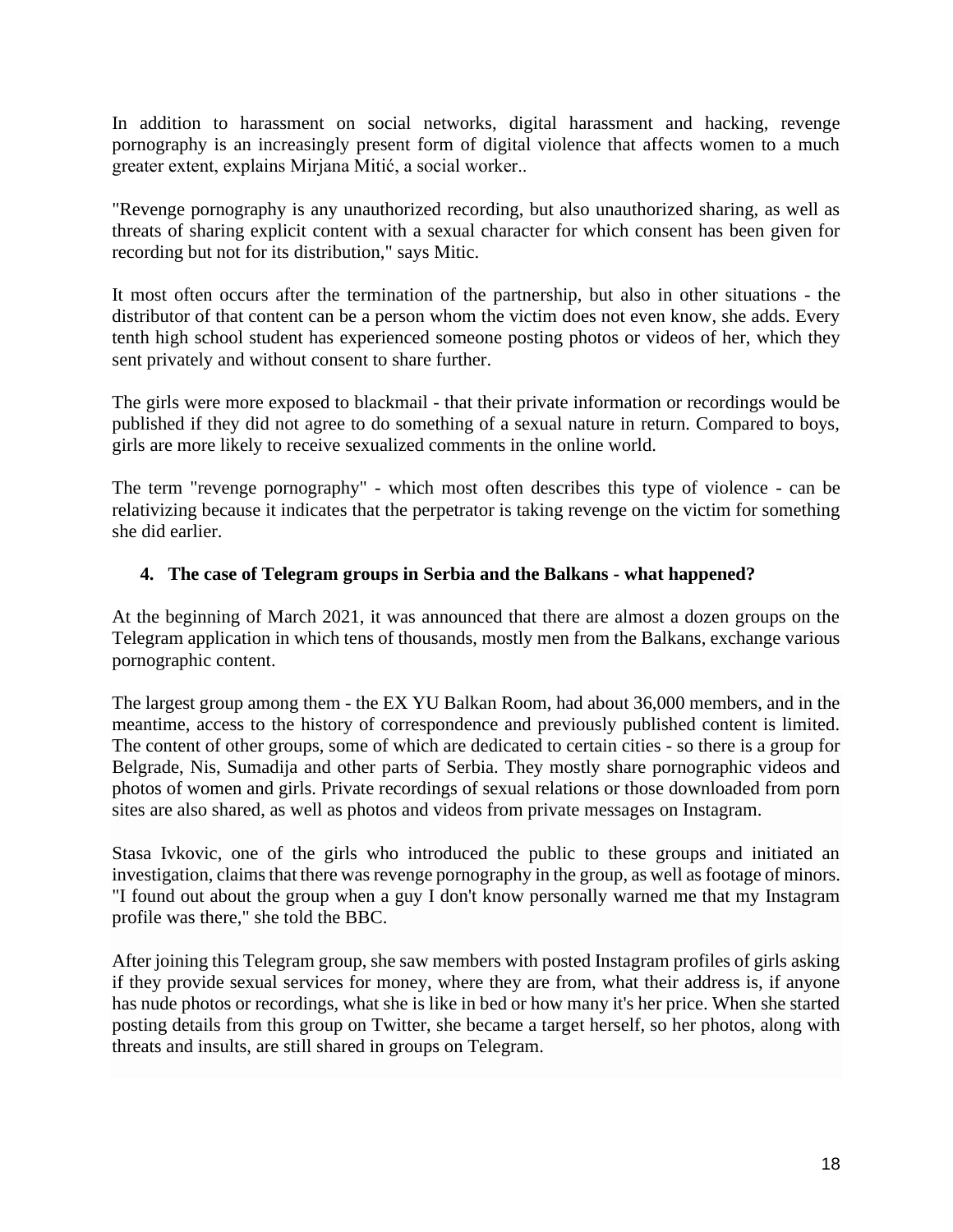A similar fate befell other girls who pointed out this problem and tried to do something. Nineteenyear-old Andrijana says that she joined one of the groups with the intention of finding an administrator or one of the more active members in order for them to be responsible for their actions. Then her photo, in which she was fully trained, ended up in those groups with "rather unpleasant comments".

Stasa and Andrijana did not back down from the threats - which encouraged many women and girls to share their experiences with revenge pornography. Since then, Stasa's inbox has received daily messages from girls whose recordings, photos or personal data ended up in controversial Telegram groups. She says that some experiences are very painful to read because they are victims who, after a few years, still have terrible consequences.

"If one victim, after such a diversion of attention to a big problem in society, initiated a lawsuit and found the strength to take such a brave step, I think we have made a small step forward that carries weight and significance," Stasa said.

Shortly after the investigation was launched, the police announced that N. S. (1996) from Nis had been arrested on suspicion of publishing photographs and recordings of pornographic content "created by exploiting a minor" on Telegram as a group administrator.

A few days later, M. C. (1994), a suspect in several criminal offenses, was also arrested. He is suspected of harassing his ex-girlfriend, and when she refused contact with him, he threatened her, and then published her home address and intimate photos that she sent him when she was a minor.

What are the consequences for victims of revenge pornography?

When she was 14, Danica was blackmailed by her boyfriend and threatened to tell everyone that she had slept with him if she did not send him a picture of her breasts. She says that she was "blindly in love" with him and out of fear she sent a photo, and when she reached the group chat, Danica "the whole world collapsed".

"I tried twice to take my own life because I wasn't strong enough to deal with the comments of the environment, as if I was going through hell," says this young girl.

She lives in a small place, so the reactions of the environment were inevitable and unpleasant, she adds. They called her names, insulted her, labeled her, and she received support from her family and a few friends. At first she was afraid to seek help.

"I shut myself in and went through severe depression for several months," she recalls.

Only after some time, Danica turned to a psychiatrist, which, she says, helped her get out of the situation she was in.

"The consequences for the victim of revenge pornography do not differ much from what a person perceives as a victim of any other form of violence," says social worker Mirjana Mitic.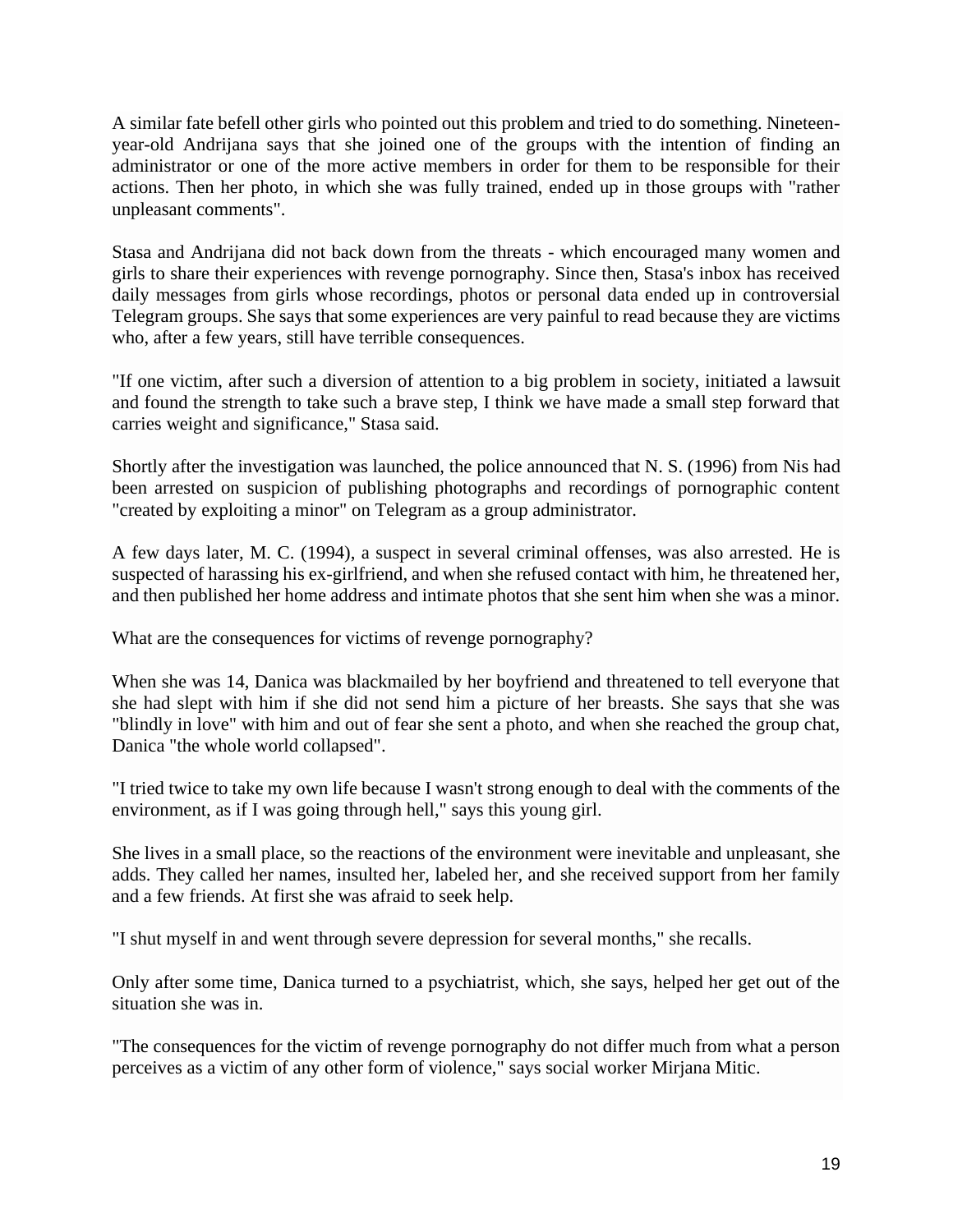She explains that such violent practices degrade dignity through an attack on bodily autonomy, privacy and expression of sexuality. First of all, says Mitic, there is a feeling of helplessness and fear of the perpetrator, who can use the content to threaten and blackmail the victim for a long period of time, with the goal of destroying her self-confidence and taking control of her body and life.

"Women live in fear of being condemned by family, friends, partners, but they are additionally scared that they have the feeling that posting such content in an online space is unstoppable, and that the perpetrator can remain anonymous behind a device," explains Mitic.

It happens that the identity of the victim, address, phone number or profile on one of the social networks is openly stated with the shared content, which brings with it a wave of messages with humiliating offers, blackmail and threats, she adds.

People, especially young people, are often unaware of all the pitfalls of the digital world they can fall into. That is why it is important for the state to deal with prevention, for there to be a systemic response to such problems, and these topics should be included in upbringing and education, believes Krivokapić from the Share Foundation.

## **Consequences of the cyberbullying- Revenge photography is horrible for the victim**

Her trust was betrayed - the victim sent content in the form of provocative images to her emotional partner, never realizing that it could be abused.

Humiliation and degradation - the one who distributes images of ex-partners in this way wants to humiliate the victim and degrade her. The number of people who see the photo is insignificant whether it is just one person or thousands - the victim was not intimidated by such exposure to the public!s

There is never a good intention behind vengeful pornography! NEVER!

Endangered privacy - The goal of the perpetrator is not to protect the victim, to cover her face. He wants her face and whole body to be seen because that strikes a blow. The abuser does not think about the victim's family, reputation, career, friends, he wants everyone to see the victim in an indecent issue.

Endangered security - The abuser often shares the victim's private information with photographs (recordings), such as place of residence, telephone number, residential address, where he is moving, working or studying.

Minors are often targeted

Before a photo or video goes public, the perpetrator blackmails the victim - blackmail may be for emotional reasons (the perpetrator blackmails the victim to return it), but financial blackmail is becoming more common. a friend blackmails another friend with pictures so that she can give her money from snacks, buy make-up and clothes.

Many victims do not even know that it was filmed secretly (during sleep, during the shower, and even on the street - remember the moment of the Spotted trend that was current in Serbia - that young girls are photographed on the street, above all, and that upload to the instagram profile, asking for the girl's information, such as name and surname).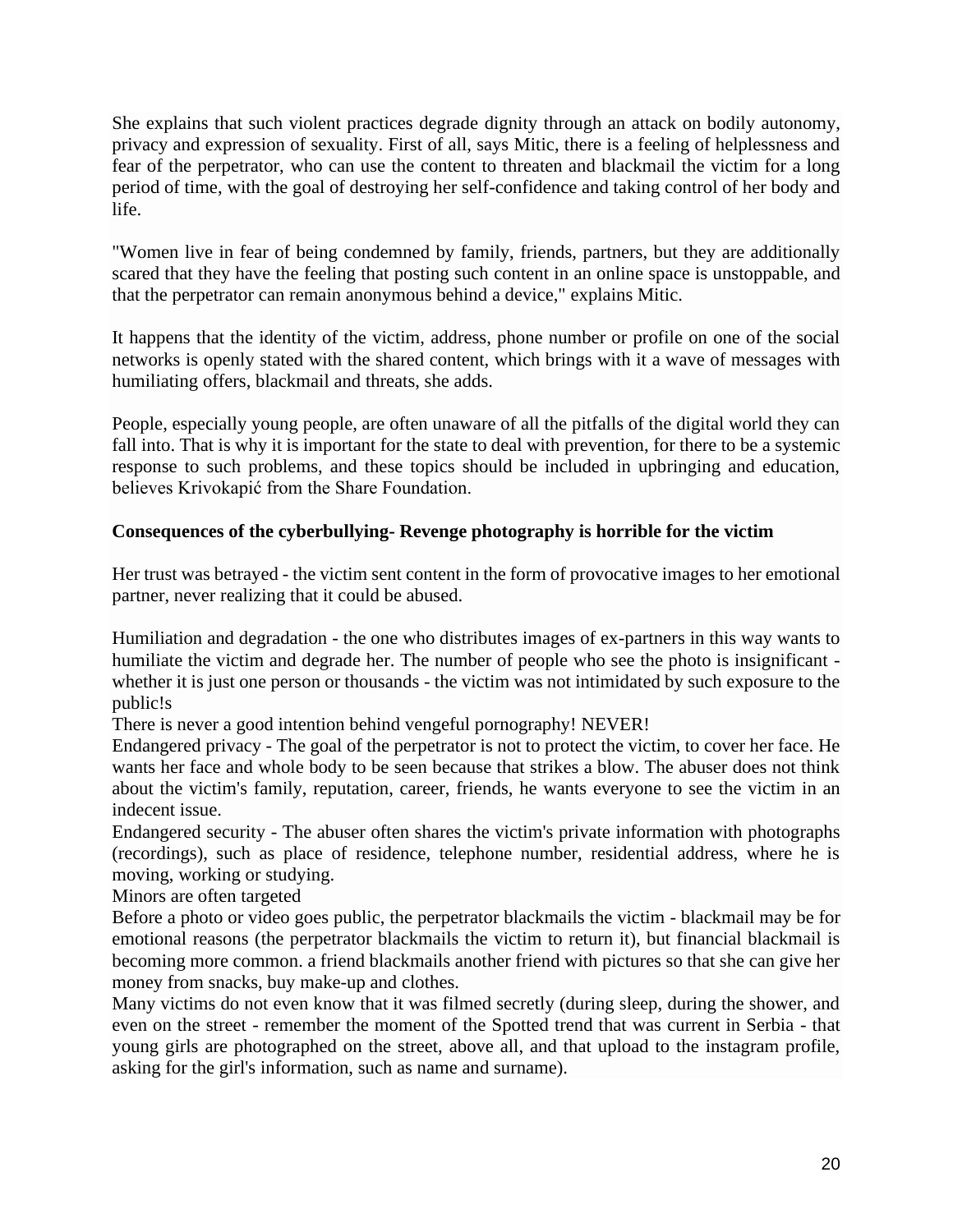#### **5. Challenges for cybersecurity and Telegram Privacy Policy**

Cybersecurity is essential to ensure the security and freedom of internet users. Protecting digital rights is crucial to make internet users safe. There are many cases with data breach such a big scandal is relation on Cambridge Analytica with Facebook where up 87 million of profiles including status, likes even private messages was obtained to Cambridges Analytica.<sup>31</sup> Protecting private data can be done through encryption of communications as many communication platforms do. But, on the other hand as case on Telegram in this case there is possibility of creating groups/channels where admins doesn't have control of the shared content or intentionally is allowed shared private date sometimes pornographic contents even underaged. Although the use of a Тelegram to post illegal pornographic content is prohibited under the Terms of Use of the Telegram<sup>32</sup>, this may still happen as is the case with so-called public room in North Macedonia. How should we act if digital rights are violated? In most cases it should be regulated with proper cyber rights legislation, effective and efficient law enforcement, strong cybersecurity private companies, CSO's and startups who are working on mitigating violating digital rights. Raising awareness from an early age in the schools and responsibility of each user to report cyberbullying, cyber threats, and inappropriate use of digital resources.

Telegram's main principles are, that Telegram doesn't use user's data to show them ads and user's data are stored explicitly just for the needs to function as a secure and future reach messaging service. Telegram is located outside of the European Economic Area, but it has registered one based group company as Telegram UK Holdings Ltd (71-75 Shelton Street, Covent Garden, London, England, WC2H 9JQ), as a representative to whom customers direct any issues relating to processing of users personal data, as well parent company is Telegram Group Inc, located in the British Virgin Islands; and Telegram FZ-LLC, a group member located in Dubai. Telegram is a communication platform which stores user's mobile number and basic account data (which may include profile name, profile picture and private information of the users). To make it easier for customer's contacts and other people to reach the customer, the screen name, profile picture, and customer username on Telegram are always public. There is a possibility to enable 2-stepverification for customer's accounts or store documents using the Telegram Passport feature; customers can opt to set up a password recovery email. This address will only be used to send to the customer a password recovery code if he forgets it. Telegram is a cloud service, it stores all content, messages, photos, videos and documents from customer's cloud chats on its servers. Customers can access their data from any of their devices anytime without having to rely on thirdparty backups. All data is stored heavily encrypted and the encryption keys in each case are stored in several other data centers in different jurisdictions. This way local engineers or physical intruders cannot get access to user data. Telegram also supports public channels and public groups. All public chats are cloud chats, all posts in public communities are encrypted, both in storage and in transit — but everything that is posted in public will be accessible to everyone. Telegram uses phone numbers of the customers as unique identifiers. Personal data of the customers from Europe are stored in data centers in the Netherlands, and all personal data is heavily encrypted.

<sup>&</sup>lt;sup>31</sup> See more for the scandal with Facebook and Cambridge Analitica at: <https://www.amnesty.org/en/latest/news/2019/07/the-great-hack-facebook-cambridge-analytica/>

<sup>&</sup>lt;sup>32</sup> Terms of use for Telegram available at:<https://telegram.org/tos>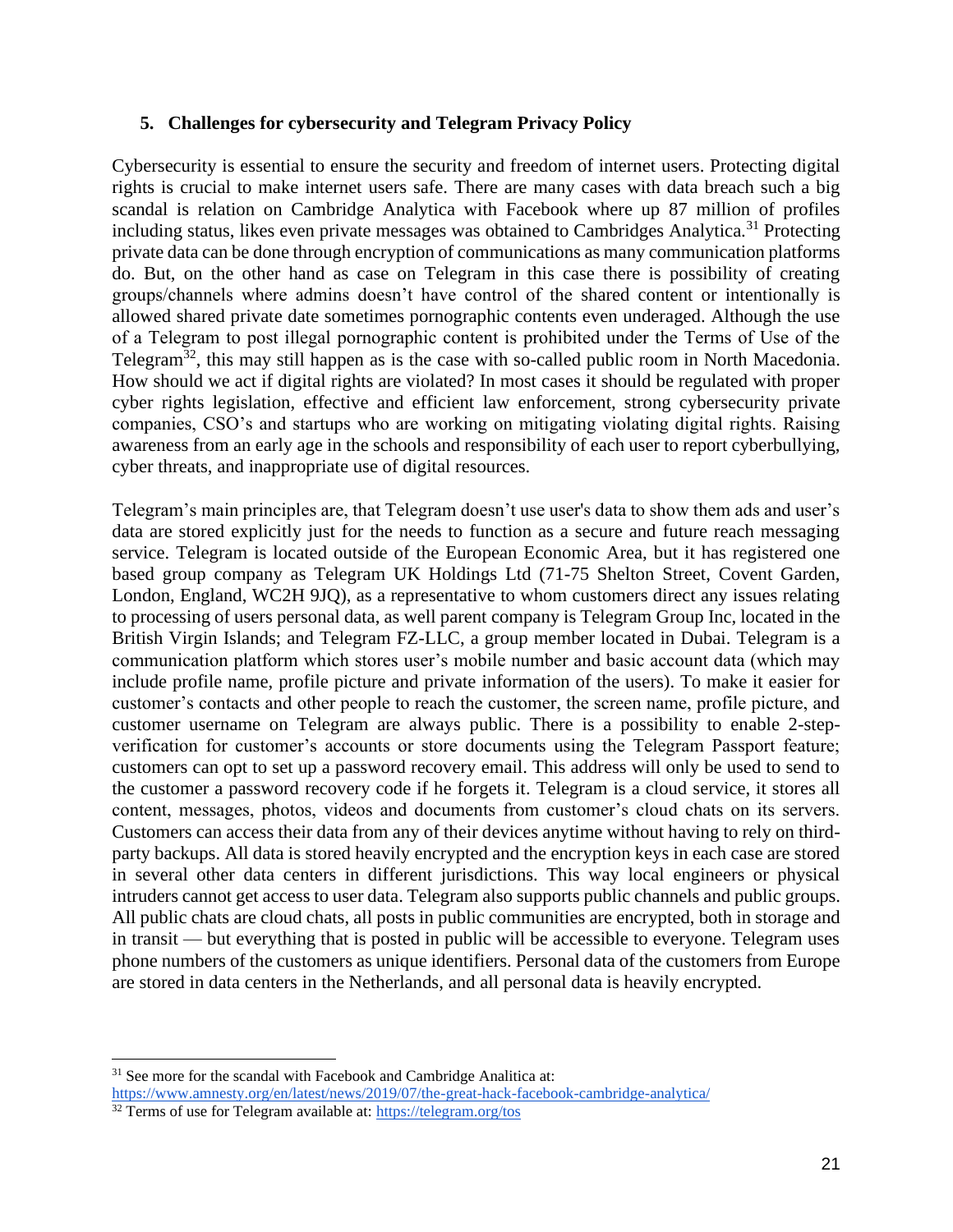To improve the security of user's accounts, as well as to prevent spam, abuse, and other violations of our Terms of Service, Telegram may collect metadata such as customer's IP addresses, devices and Telegram apps, history of username changes, etc. This metadata can be kept for 12 months maximum. To prevent phishing, spam and other kinds of abuse and violations of Telegram's Terms of Service, Telegram's moderators may check messages that were reported to them by their recipients. If a spam report - [@Spambot](https://t.me/spambot) is confirmed by moderators, that user account may be limited from contacting strangers – temporarily or permanently. In case of more serious violations, that account may be banned. If Telegram receives a court order that confirms user is a terror suspect, Telegram may disclose customer's IP address and phone number to the relevant authorities. So far, this has never happened. When it does, Telegram will include it in a semiannual transparency report published at: [https://t.me/transparency.](https://t.me/transparency) The Number of the members in Telegram group initially is 200 members, but it could upgrade into a supergroup which can have up to 200000 members. Maximum shared content can be up to 2 GB (doc. zip. mp3. etc), and an unlimited number of photos, videos and others files. Difference between Telegram groups and channels are that groups are for sharing stuff, all group participants can communicate with each other in the group and share multimedia files, while the admin holds the right to restrict member's interaction. Channels are a tool for broadcast messages to a large number of subscribers. There are no limitations on how many people can join a channel, but they cannot interact with each other. Telegram channel admins are the only ones with the right to post one-way messages $^{33}$ .

#### **6. Recommendations and preventive mechanisms**

Based on the research findings, it is evident that perpetrators are using the Telegram platform to create a group where members share explicit content in order to misuse someone's personal information thereby harassing the victims of this crime throughout the wider online ecosystem. The anonymity of Telegram and the platform's negligent moderation policies highlight how relatively easy it is to manage these groups, as well as the absence of consequences for all who are directly or indirectly involved in this crime. When the shared content in that private group contains explicit content, child pornography, private personal data shared without the consent of the owner of that data, then we have a securely closed circle of electronic data that in itself originates from a crime, because they are shared without the consent of the owners of their data. These electronic data are electronic evidence, traces, which will lead us to the perpetrator who shared them in a private group. But the nature of digital evidence is vulnerable, their impermanence and susceptibility helps perpetrators evade the law, and it is sometimes very difficult to obtain adequate digital evidence in legal proceedings $34$ . In general social platforms share a massive volume of content, which then spreads at the moment when it is shared. It is not always easy to moderate the content if we know the fact that Telegram has over 500 million users, especially if the moderation is done by humans, it is a very slow and inefficient process. Telegram has no content moderation as Facebook or YouTube, whereby these contents would be automatically alerted or removed from the platform and that user's profile will be suspended. This is because Facebook and YouTube have automated methods, specialized algorithms that use artificial intelligence and machine

<sup>33</sup> See more for groups and channels on telegram at: [https://telegram.org/faq#q-what-39s-the-difference-between](https://telegram.org/faq#q-what-39s-the-difference-between-groups-and-channels)[groups-and-channels](https://telegram.org/faq#q-what-39s-the-difference-between-groups-and-channels)

<sup>&</sup>lt;sup>34</sup> Giancarlo Fiorella,\* Charlotte Godart\*\* and Nick Waters, Digital Integrity: Exploring Digital Evidence Vulnerabilities and Mitigation Strategies for Open Source Researchers, 2. A Fleeting Medium: Evidence Impermanence, available online at [Digital Integrity | Journal of International Criminal Justice | Oxford Academic](https://academic.oup.com/jicj/article/19/1/147/6320889?login=true)  [\(oup.com\)](https://academic.oup.com/jicj/article/19/1/147/6320889?login=true)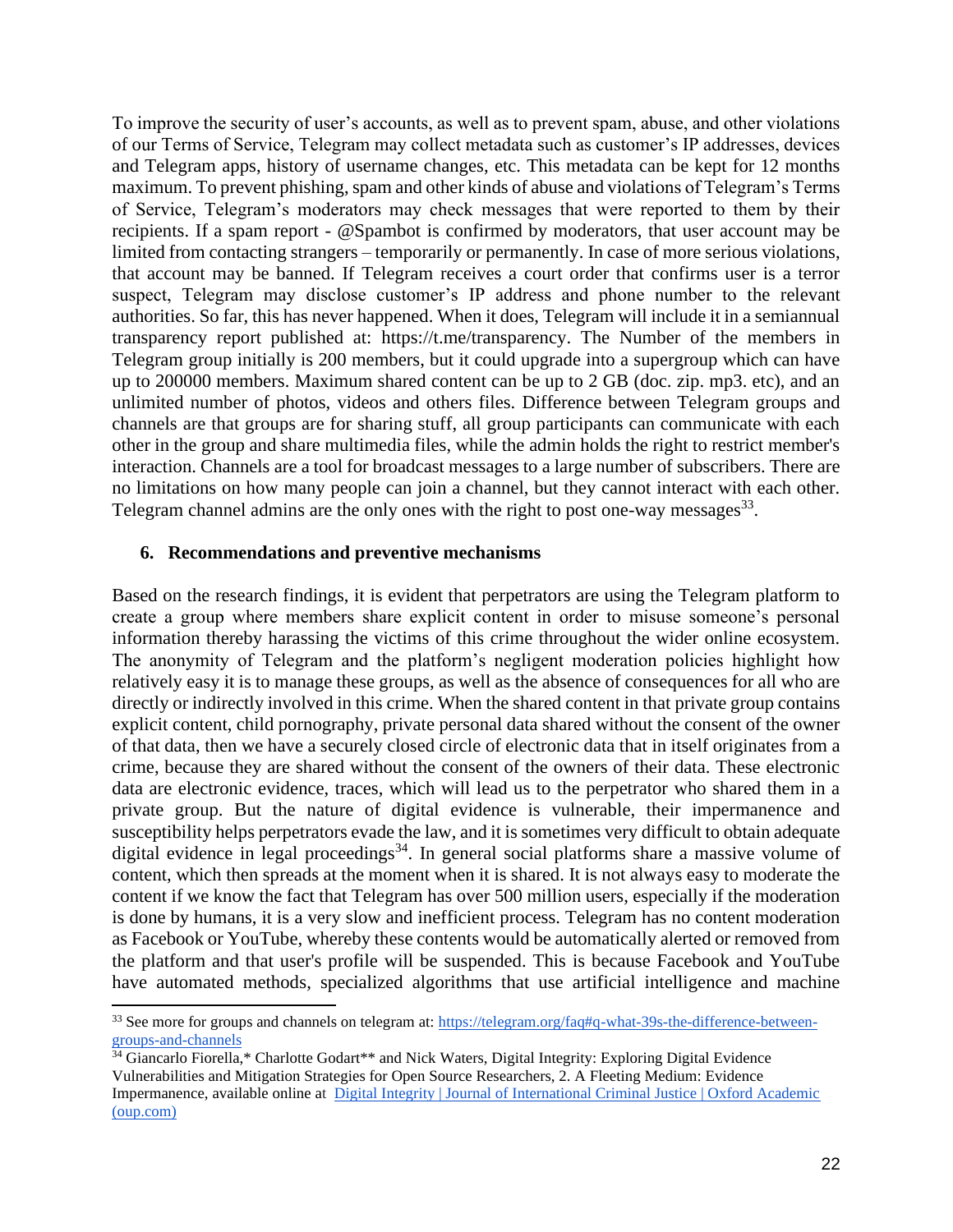learning will filter the posted contents automatically and recognize pornographic content. Facebook, unlike Telegram, utilizes software for automatic tools for content moderation, as image recognition, natural language processing (NLP) and language matching tools that seek to recognize the potential forbidden content, depending on the level of complexity and the degree of additional judgment needed, the content may then be checked by human moderators. Facebook has engaged huge number of content moderators who are part of 30 000 people who work on the safety and security of the users<sup>35</sup>. Using AI can help platforms to identify a much larger set of posts which potentially are child pornography, hate speech, violence, disinformation, or other forms of harm. Most of the social platforms utilize similar algorithmic prompts methods, training them to spot and recognise specific content that is banned according to their policy. Of course, these algorithms are not 100% accurate and efficient. Thus exists container of potentially risky users and contents, If the user disagrees with the warning, they could simply confirm and continue to post his content anyway. In this situation, the post could be cued for eventual post hoc human review.<sup>36</sup>

Telegram does not have an algorithm for recognizing forbidden content neither AI nor human moderators, creator and administrator from each group or channel have a duty and responsibility for content moderation which contains inappropriate contents according to their policy could be reported at [abuse@telegram.org](mailto:abuse@telegram.org) or [dmca@telegram.org](mailto:dmca@telegram.org) if the complaint is verifying then that groups or channels could be taken down. Although Telegram, according to its policy, bans groups and channels where porn bots are shared, terrorism (ISIS related), however local restrictions on freedom of speech are not forbidden. For example, if criticizing the government is illegal in some country, Telegram isn't allows to be a part of such politically motivated censorship<sup>37</sup>.

Beside anonymity, this is the second reason why it is possible on Telegram to share explicit and pornographic content, even under-aged, which originates from private personal information who have not given consent for it, even if they don't know about it at the beginning. When the so-called "Public Room" first appeared in North Macedonia, the Ministry of Interior asked the Telegram to submit all the information about the creator, administrators and members of its own, but did not receive it due to their policy. According to the Telegram policy, protection of the data that is not covered by end-to-end encryption, uses a distributed infrastructure in many different places. Cloud chat data is stored in multiple data centers around the globe that are controlled by different legal entities spread across different jurisdictions. The relevant decryption keys are split into parts and are never kept in the same place as the data they protect. As a result, several court orders from different jurisdictions are required to force Telegram to provide any data.

This multi-state and complex structure of storing the data and decryption keys, ensures that no single government or block of like-minded countries can intrude on people's privacy and freedom of expression. Telegram can be forced to give up data only if an issue is grave and universal enough to pass the scrutiny of several different legal systems around the world. Telegram claims that until

<sup>35</sup> Everything in moderation, case study: Facebook, available at: https:/[/www.newamerica.org/oti/reports/everything](http://www.newamerica.org/oti/reports/everything-moderation-analysis-how-internet-platforms-are-using-artificial-intelligence-moderate-user-generated-content/case-study-facebook)[moderation-analysis-how-internet-platforms-are-using-artificial-intelligence-moderate-user-generated-content/case](http://www.newamerica.org/oti/reports/everything-moderation-analysis-how-internet-platforms-are-using-artificial-intelligence-moderate-user-generated-content/case-study-facebook)[study-facebook](http://www.newamerica.org/oti/reports/everything-moderation-analysis-how-internet-platforms-are-using-artificial-intelligence-moderate-user-generated-content/case-study-facebook) 

<sup>&</sup>lt;sup>36</sup> Platforms should use algorithms to help users help themselves, available at:

[https://carnegieendowment.org/2021/07/20/platforms-should-use-algorithms-to-help-users-help-themselves-pub-](https://carnegieendowment.org/2021/07/20/platforms-should-use-algorithms-to-help-users-help-themselves-pub-84994)[84994](https://carnegieendowment.org/2021/07/20/platforms-should-use-algorithms-to-help-users-help-themselves-pub-84994)

<sup>&</sup>lt;sup>37</sup> See more about illegal content of Telegram, available at:  $\frac{https://telegram.org/faq#q-there-39s-illegal-content-on$ [telegram-how-do-i-take-it-down](https://telegram.org/faq#q-there-39s-illegal-content-on-telegram-how-do-i-take-it-down)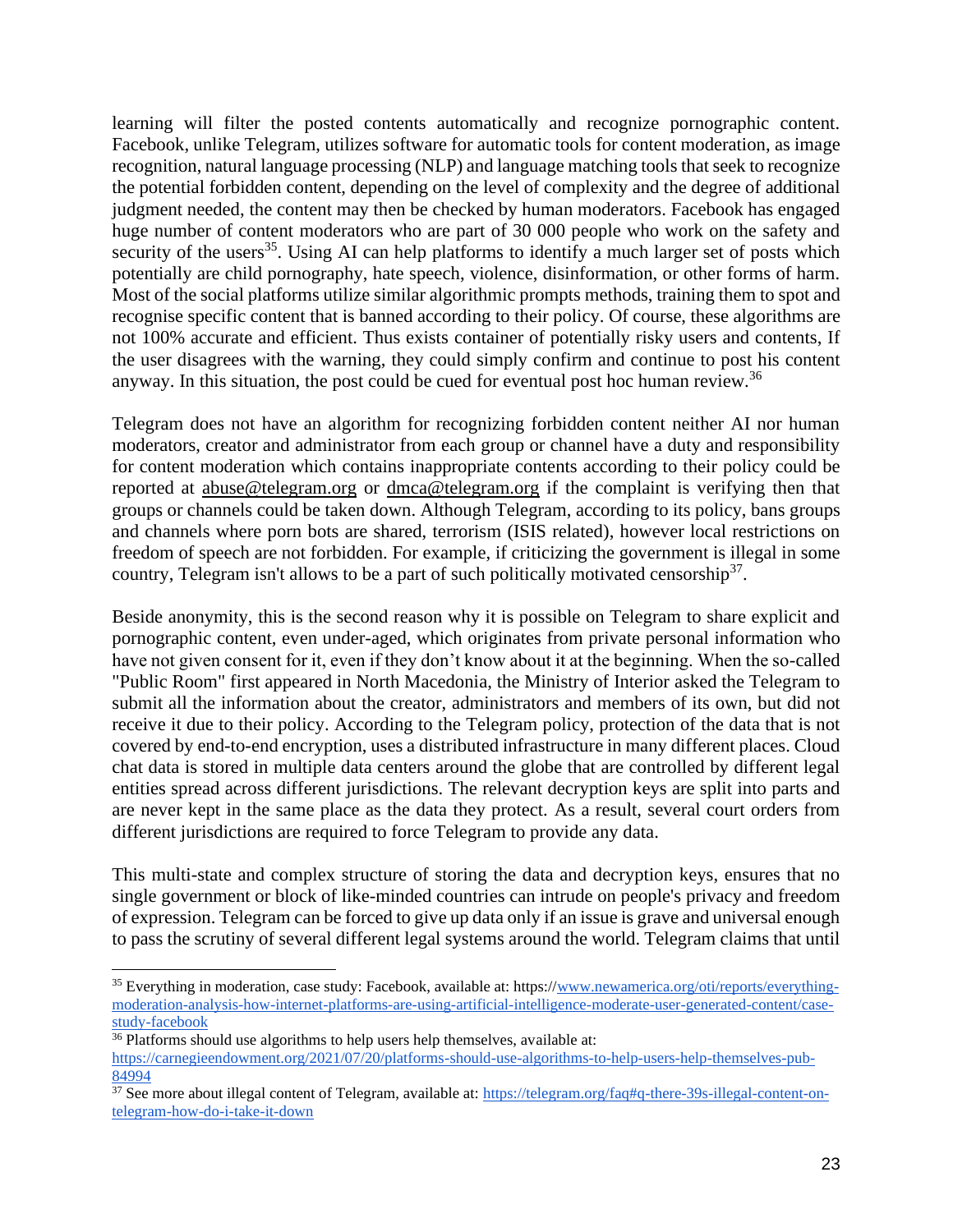today have disclosed 0 bytes of user data to third parties, including governments.<sup>38</sup> This policy of Telegram in Macedonian cases makes investigation difficult for Macedonian authorities because Telegram doesn't cooperate with governments. Shared content in these groups is either false or harmful or both. Just with massive reporting of other members of this platform, but later not so quickly those groups would be suspended, but in the meantime the damage and trauma to the victims has already done.

Although with the amends in the changes of the Criminal Code and incrimination of a new criminal act - stalking, a step forward has been made in the processing of these crimes, still a set of measures is needed that should be implemented in the future in order to prevent and reduce this type of cyber violence. This research proposes a new path for future research as well as a set of measures that should be taken in order to prevent and mitigate cyber bullying. In this way I am striving to propose a secure and multi stakeholder approach of using cyberspace by highlighting the most dangerous aspects of internet users and technology.

1. Increased involvement of all stakeholders in the country and the region, government with relevant ministries (Ministry of Interior, Ministry of Labor and Social Policy, Ministry of Information Society, and Ministry of Education), civil society organizations, international organizations, academia, private company specialized in cyber security, in order to build capacity that would specialize in issues as online gender-based violence, online bullying, and cyber security. Continuous training and education of the new IT trends and challenges how to deal with, in order to build a more resilient society. Training for Police officers, Prosecutors, Judges, Teachers is essential to prevent and process this type of violence in legal procedure.

2. Raising awareness of online security and online violence from the earliest age in primary schools. According to a media literacy index, North Macedonia is on the bottom of the ranking North Macedonia (35th), Bosnia and Herzegovina (34th), Albania (33rd), Montenegro (32nd) and Turkey (31st). On the top of the ranking are Finland (1st), Denmark (2nd), Estonia (3rd)<sup>39</sup>. By building knowledge for media and technology of the earliest age will increase perception for cyber security and reduce this type of violence done through the internet technology. People would be more aware that some digital record which is made, could sometimes in the future be used against them. Media literacy education is a part of the curriculum in some EU countries and US. By organizing workshops, debates, research and media campaigns on media literacy, cyber bullying and gender-based violence, will raise awareness of this type of violence and the need for appropriate response of institutions against this crime and raising cyber security in this area.

3. Тimely adoption of new amendments to existing laws and adoption of new ones depending on the need relating to the new IT technology and cybersecurity. Information technology is evolving very fast. Telegram is developing its technological infrastructure in order to avoid the jurisdiction of one country, so it stores its data in several different countries and in case of request from official authorities there is no technical possibility to deliver them, because it really needs to be covered by jurisdiction from several states, which can rarely happen. That is, why timely change in law regulations is a step forward in order to mitigate this type of violence and crime. It may not be

<sup>&</sup>lt;sup>38</sup> See more about How Telegram process data requests, available on[: https://telegram.org/faq#q-do-you-process](https://telegram.org/faq#q-do-you-process-data-requests)[data-requests](https://telegram.org/faq#q-do-you-process-data-requests)

<sup>&</sup>lt;sup>39</sup> See Media literacy index, available at:<https://osis.bg/?p=3750&lang=en>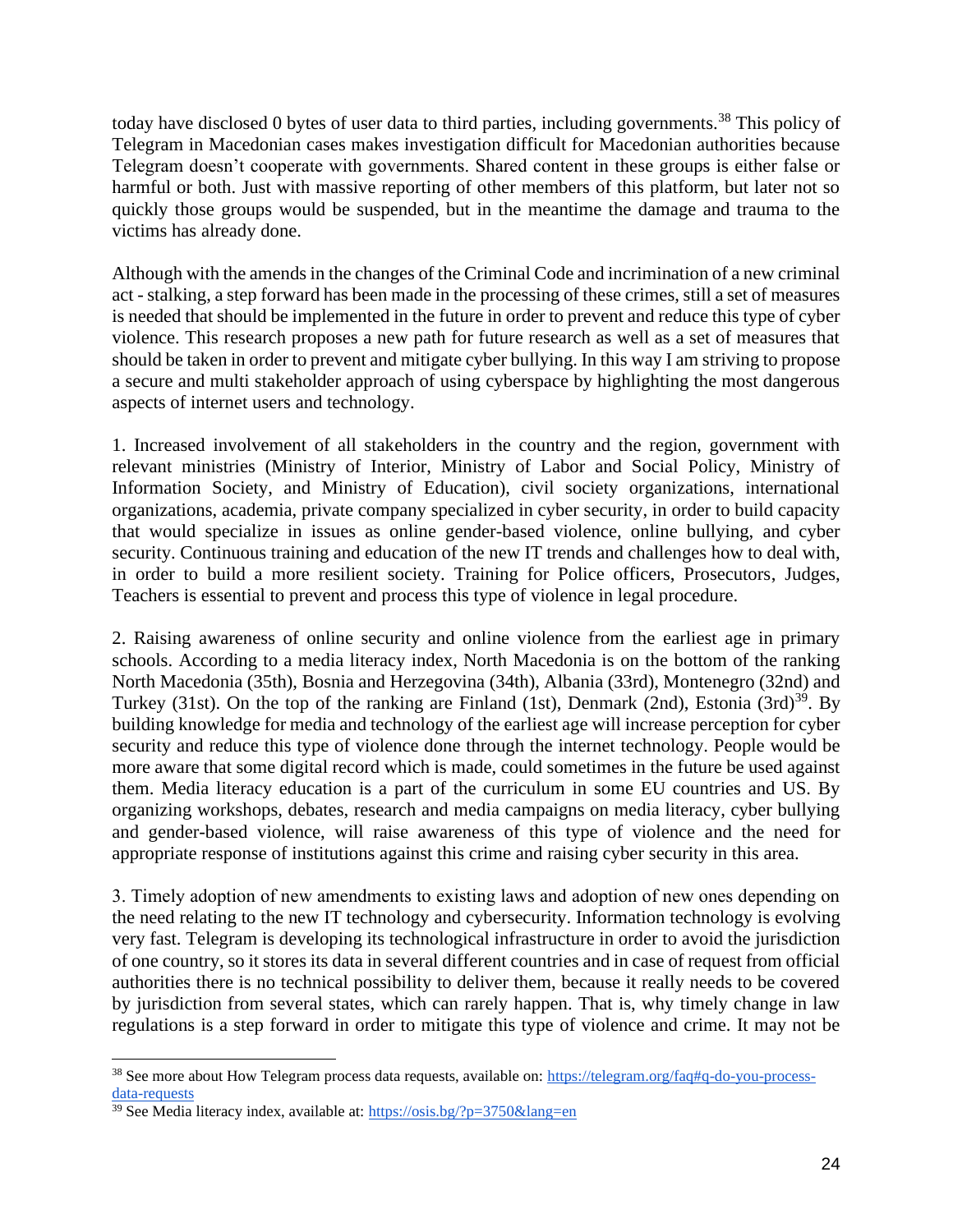completely suppressed this way, but it would certainly be reduced. Policy makers responsible for this issue should be aware of these threats and prevent them by bringing appropriate law on time.

On the individual level, some recommendations are as follow. If you need a physical repair of your personal device or if you change the device, make sure to delete the images and, if you can, physically destroy the internal memory, because even deleted photos can be easily "recovered" from the device's memory. If you need to repair the device, contact only a trusted service center.

Persecutors and voyeurs from the rooms for revenge pornography "download" images from LinkedIn. As much as photography is professional and non-sexual, women continue to be potential targets of vindictive pornography, doxing and spying on the internet. But as with all predators, the goal is not to make their "job" easier. For example, share pictures from the beach on social networks only with a small circle of friends.

Further tips are: no matter how safe the virtual space seems to you, be very careful in what you share with others. Almost one large and well-known women's forum, advertised as a forum exclusively for women, had the problem of persecution and espionage by male "members", which made it easier for them because girls publicly shared their photos thinking they were in a safe virtual space for women. Protect your webcams as they may be hacked.

The photos you post on social networks should contain a minimum of data through which you can be tracked. Lock profiles and pay attention when you accept a friend on social networks. Share your everyday photos only with a small circle of friends.

If you write on the Internet (forums, social networks), a pseudonym is an absolute recommendation, not a personal name and surname. Avoid any personal data through which you can be identified outside of virtual reality, e.g. do not put your name or nickname and year of birth. If you are exposed to verbal violence, report the abuser. Women suffer much more verbal and gender-based violence on the Internet - this is not a normal occurrence and should not be tolerated. Screenshot all examples of insults and violence.

And finally, the most important thing - a partner who demands naked photos and who puts pressure on you to send him naked photos is a big "red flag". No matter how nicely he prayed and how much he was a part of "seduction", do not share the data with anyone who exerts any kind of pressure to send him "offered" photos because this is the type of person who will most likely abuse that trust. It doesn't matter that "everyone does it", any kind of pressure, conditioning, and blackmail ("if you love me, you will do it", etc.) should be understood as a serious warning and a problem in itself. If you trust that person and decide to send your "nude" pictures, take pictures so that you do not see your face and no personal characteristics such as: tattoos, specific youth, an environment from which you can easily conclude where you live and who you are. Today's partner may become a vengeful ex tomorrow.

### **References**

*Convention on Preventing and Combating Violence against Women and Domestic Violence, Council of Europe - Istanbul Convention*. (n.d.). https://rm.coe.int/stalking-istanbul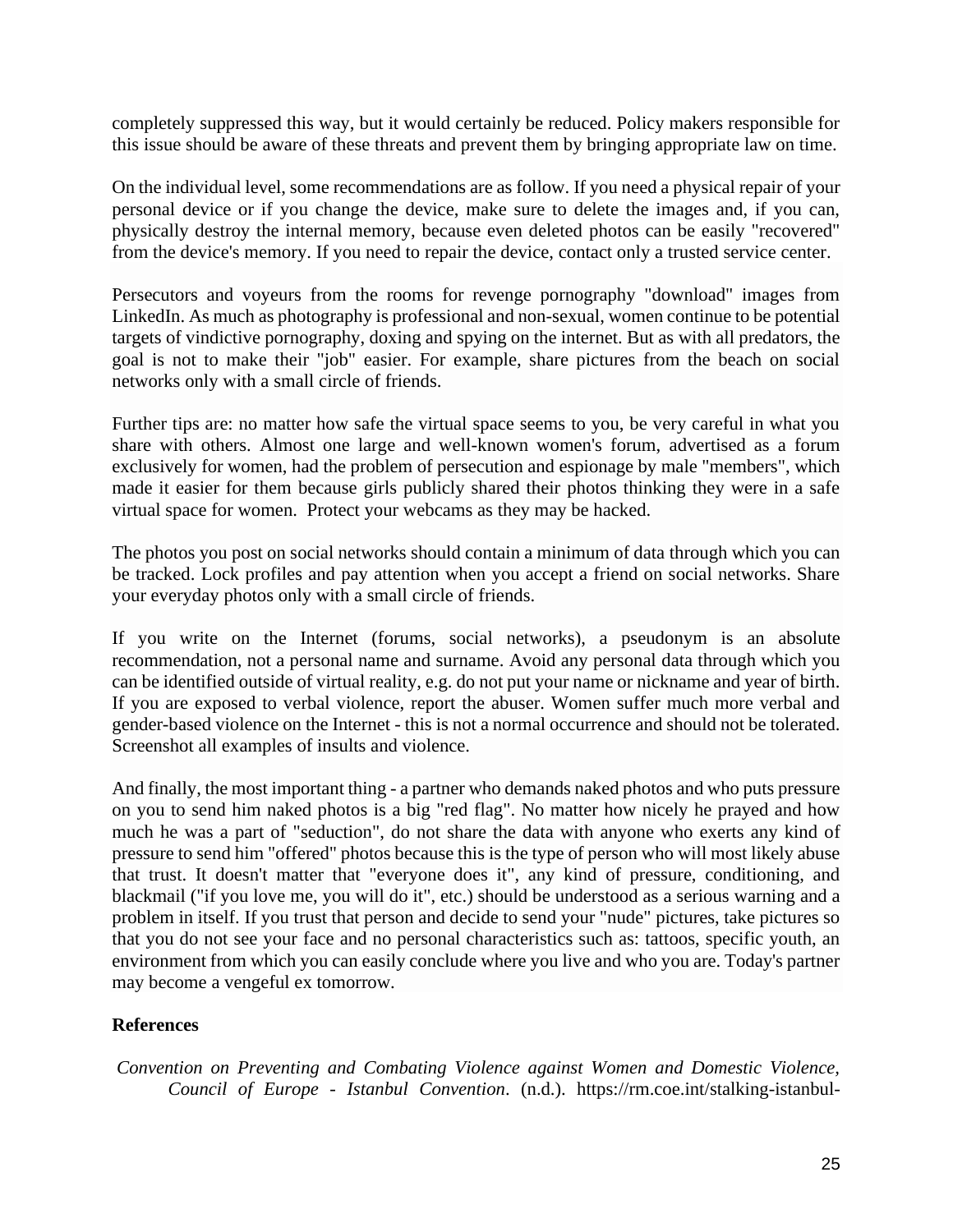convention-web-a5/1680925867

- *Ecommerce.mk - Асоцијација за е-трговија на Македонија*. (2018, March 8). Асоцијација За Е-Трговија На Македонија. https://ecommerce.mk
- *Everything in moderation*. (n.d.). New America. Retrieved January 24, 2022, from http://www.newamerica.org/oti/reports/everything-moderation-analysis-how-internetplatforms-are-using-artificial-intelligence-moderate-user-generated-content/case-studyfacebook
- Fiorella, G., Godart, C., & Waters, N. (n.d.-a). *Digital Integrity: Exploring Digital Evidence Vulnerabilities and Mitigation Strategies for Open Source Researchers*. https://academic.oup.com/jicj/article-abstract/19/1/147/6320889?redirectedFrom=PDF
- Fiorella, G., Godart, C., & Waters, N. (n.d.-b).
- *How to Manage Anonymous Admin mode in Telegram Group*. (2021, April 1). TechMesto. https://www.techmesto.com/manage-remain-anonymous-mode-telegram-group/
- *Most popular messaging apps*. (n.d.). Statista. Retrieved January 20, 2022, from https://www.statista.com/statistics/258749/most-popular-global-mobile-messenger-apps/
- osis\_m. (2021, March 14). *Media literacy index 2021*. Osis.Bg. https://osis.bg/?p=3750&lang=en
- Paul, C. (n.d.). *Platforms should use algorithms to help users help themselves*. Carnegie Endowment for International Peace. Retrieved January 24, 2022, from https://carnegieendowment.org/2021/07/20/platforms-should-use-algorithms-to-helpusers-help-themselves-pub-84994
- RFE/RL. (2020, January 28). Чулев: Се уште не се познати администраторите на групата "Јавна соба". *Чулев: Се Уште Не Се Познати Администраторите На Групата "Јавна Соба"*. https://www.slobodnaevropa.mk/a/30402017.html
- State Statistical Office. (n.d.). https://www.stat.gov.mk/pdf/2020/8.1.20.31\_mk.pdf
- *Stop bullying home page*. (2019, September 13). StopBullying.Gov. https://www.stopbullying.gov/
- *Telegram FAQ*. (n.d.-a). Telegram. Retrieved January 24, 2022, from https://telegram.org/faq#qwhat-39s-the-difference-between-groups-and-channels
- *Telegram FAQ*. (n.d.-b). Telegram. Retrieved January 24, 2022, from https://telegram.org/faq#qthere-39s-illegal-content-on-telegram-how-do-i-take-it-down
- *Telegram FAQ*. (n.d.-c). Telegram. Retrieved January 24, 2022, from https://telegram.org/faq#qdo-you-process-data-requests
- *Terms of service*. (n.d.). Telegram. Retrieved January 24, 2022, from https://telegram.org/tos
- *'The Great Hack': Cambridge Analytica is just the tip of the iceberg*. (2019, July 24). Amnesty International. https://www.amnesty.org/en/latest/news/2019/07/the-great-hack-facebookcambridge-analytica/
- *WHAT DIGITAL RIGHTS ARE. ORIGIN*. (n.d.). Iberdrola. Retrieved January 24, 2022, from https://www.iberdrola.com/innovation/what-are-digital-rights
- *ГЕВГЕЛИСКОТО ОБВИНИТЕЛСТВО НЕ МОЖЕ ДА УТВРДИ ДАЛИ ЖРТВАТА Е МАЛОЛЕТНА НА ИНТИМНАТА СНИМКА ШТО СЕ СПОДЕЛУВА, А НЕМА НАЛОГ ЗА ПРЕТРЕС НА ТЕЛЕФОНОТ И КОМПЈУТЕРОТ НА ПРИЈАВЕНИОТ*. (2021, February 9). Сакам Да Кажам. https://sdk.mk/index.php/neraskazhaniprikazni/gevgeliskoto-obvinitelstvo-ne-mozhe-da-utvrdi-dali-zhrtvata-e-maloletna-naintimnata-snimka-shto-se-spodeluva-a-nema-nalog-za-pretres-na-telefonot-i-kompjuterotna-prijaveniot/
- *ДЕМНЕЊЕ НА ИНТЕРНЕТ СТАНУВА КРИВИЧНО ДЕЛО, ИЗМЕНИТЕ НА*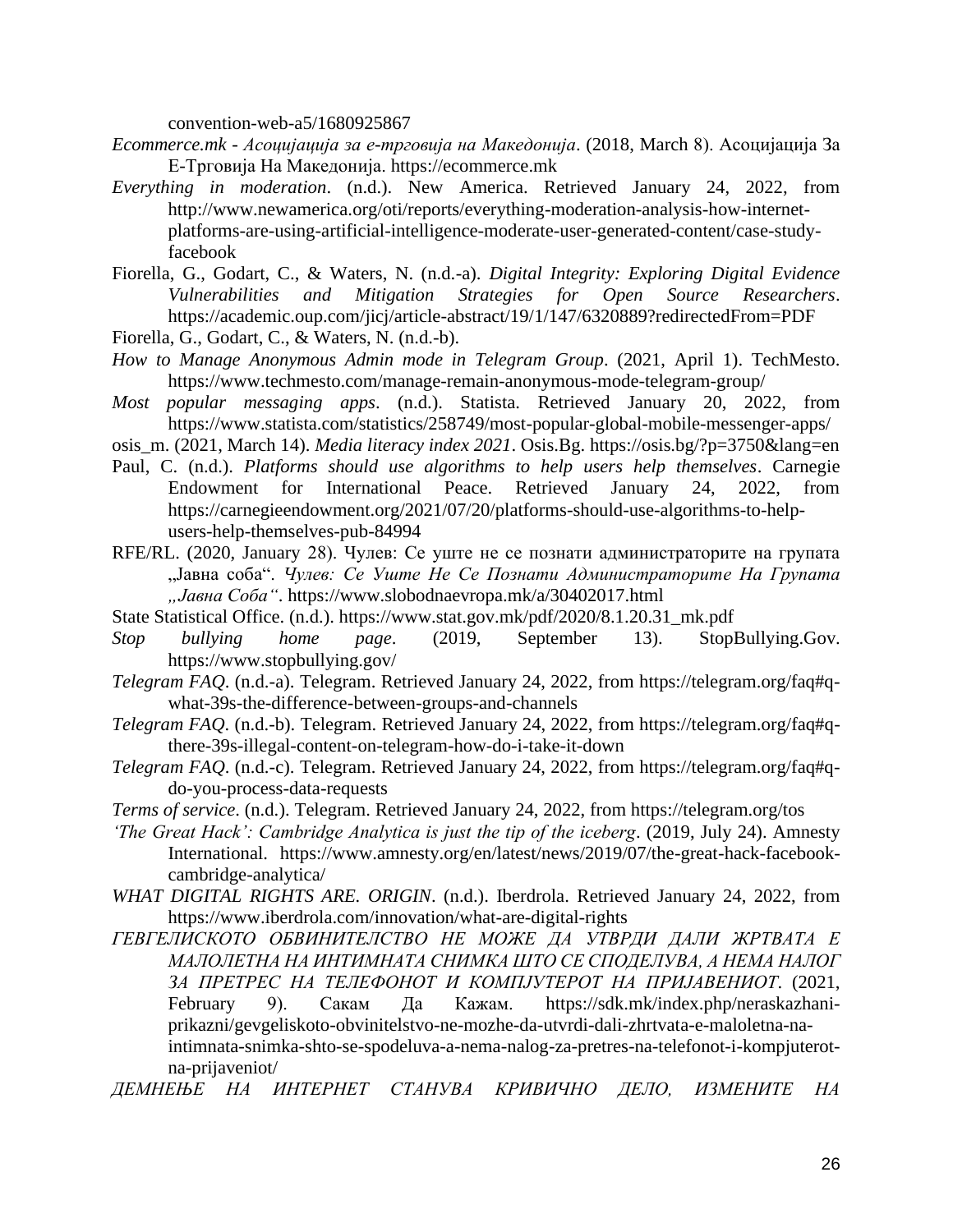*КРИВИЧНИОТ ЗАКОНИК ПОМИНАА НА ВЛАДА*. (2021, July 27). Сакам Да Кажам. https://sdk.mk/index.php/makedonija/demnene-na-internet-stanuva-krivichno-deloizmenite-na-krivichniot-zakonik-pominaa-na-vlada

*Државен завод за статистика*. (n.d.). Retrieved January 20, 2022, from https://www.stat.gov.mk/

*ЈАВНА СОБА* (®). (n.d.). Telegram. Retrieved January 24, 2022, from https://t.me/javnasobamk

*СЕДУМ МЕСЕЦИ МОЈОТ ЖИВОТ И МОЈАТА ТРАУМА ЛЕЖАТ ВО ФИОКА ВО ОБВИНИТЕЛСТВО, А ЗЛОСТОРНИКОТ МИ СЕ СМЕЕ, СВЕДОЧИ ГЕВГЕЛИЧАНКА ЧИИ ФОТОГРАФИИ СЕ СПОДЕЛУВАЛЕ НА "ГЕВГЕЛИЈАХАБ"*. (2021, February 6). Сакам Да Кажам. https://sdk.mk/index.php/neraskazhani-prikazni/sedum-mesetsi-mojot-zhivot-i-mojatatrauma-lezhat-vo-fioka-vo-obvinitelstvo-a-zlostornikot-mi-se-smee-svedochigevgelichanka-chij-poraneshen-dechko-spodeluva-nejzini-

fotografii/?fbclid=IwAR1XReQUgA1BECVcbLiJp-Ba7CHfo-

cFk5WXDpCXkTXEhUi0CwBEsQVAjfs#.YB5WGW-f1QA.facebook

- *"Телеграм" ја затвори групата "Јавна соба" на барање на МВР*. (2020, January 29). НОВА ТВ. https://novatv.mk/telegram-ja-zatvori-grupata-javna-soba-na-barane-na-mvr/
- (N.d.-a). https://www.stat.gov.mk/pdf/2020/8.1.20.31\_mk.pdf
- (N.d.-b). https:// Terms of Service (telegram.org)
- (N.d.-c). *Official Act of the Ministry of Interior for Free Access to Public Information, Register of MoI No.16.1.2-1330 from 02.11.2021*.
- (N.d.-d). Https://Libertas.Mk/Ana-Blazheva-Psiholog-Za-Slucha-Ot-Avna-Soba-Sramot-e-Kluchnata-Emoci-a-Shto-Na-Chesto-Gi-Drzhi-Zhrtvite-Celosno-Osameni-vo-Svo-Ata-Bolka/ . https://libertas.mk/ana-blazheva-psiholog-za-slucha-ot-avna-soba-sramot-ekluchnata-emoci-a-shto-na-chesto-gi-drzhi-zhrtvite-celosno-osameni-vo-svo-ata-bolka/

(N.d.-e). https://www.instagram.com/tv/CKi6fl8jzJA/?hl=en

"Public Room" now is called "Just for adult" https://republika.mk/vesti/crna-hronika/javna-sobasega-se-vika-grupa-samo-za-vozrasni-i-vekje-ima-rechisi-7000-chlenovi/

Criminal Code in Serbia

Dok sajber nasilje nad ženama raste, sve potrebnija sistemska rešenja https://startit.rs/dok-sajber-nasilje-nad-zenama-raste-sve-potrebnija-sistemska-resenja/

Sajber bezbednost u Srbiji, kaskanje za Evropom https://www.danas.rs/zivot/tehnologije/sajber-bezbednost-u-srbiji-kaskanje-za-evropom/

Internet, hakeri i ucene: "Imamo vašu porno kolekciju" - uspon programa za iznuđivanje *https://www.bbc.com/serbian/lat/svet-56678398*

*Digitalno nasilje i Telegram: Osvetnička pornografija i zloupotreba intimnih snimaka - i kako se zaštititi*

https://www.bbc.com/serbian/lat/srbija-56383660

*Šta je Internet osvetnička pornograija*  http://www.katarinajonev.com/sta-je-internet-osvetnicka-pornografija/